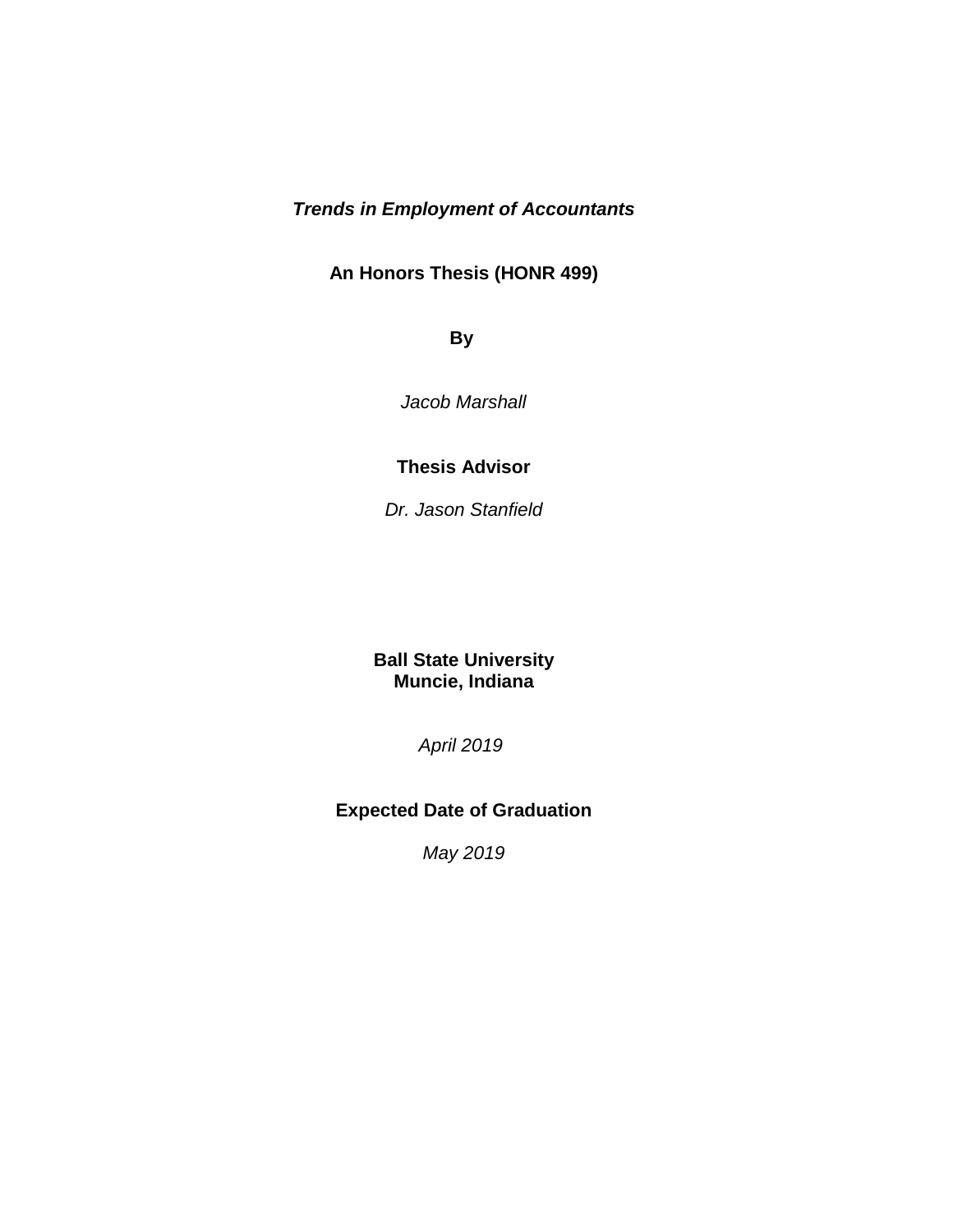#### Abstract

Most college students, including accounting majors, face an important question during their collegiate years: Where will they work after graduation? Accounting students typically consider three broad types of employers when beginning their careers. Public accounting employers vary greatly in size and specialties, but these firms all offer accounting services to external clients. Whereas students beginning their career in corporate accounting can expect to perform similar work but for a single client, their employer. Governmental accounting opportunities are generally comparable to corporate accounting; however, the setting of a not-for profit enterprise is like no other. Each of these fields have both advantages and disadvantages that can sway students to one type of accounting or another. This thesis investigates changing trends in the employment of accounting professionals in each of these fields, with special attention paid to recent college graduates. Results from peer-reviewed scholarly articles on the growth of employment in each of these three broad types of accounting are summarized, but employment trends in recent graduates are sparse. In light of finding few studies or results pertaining to recent graduates, I conclude by proposing further study, including methodological suggestions, and exploration of potential alternatives for identifying and explaining changes in trends in the career choices of recent graduates.

### Acknowledgements

Big thanks to Dr. Jason Stanfield for being a tremendous thesis advisor and role model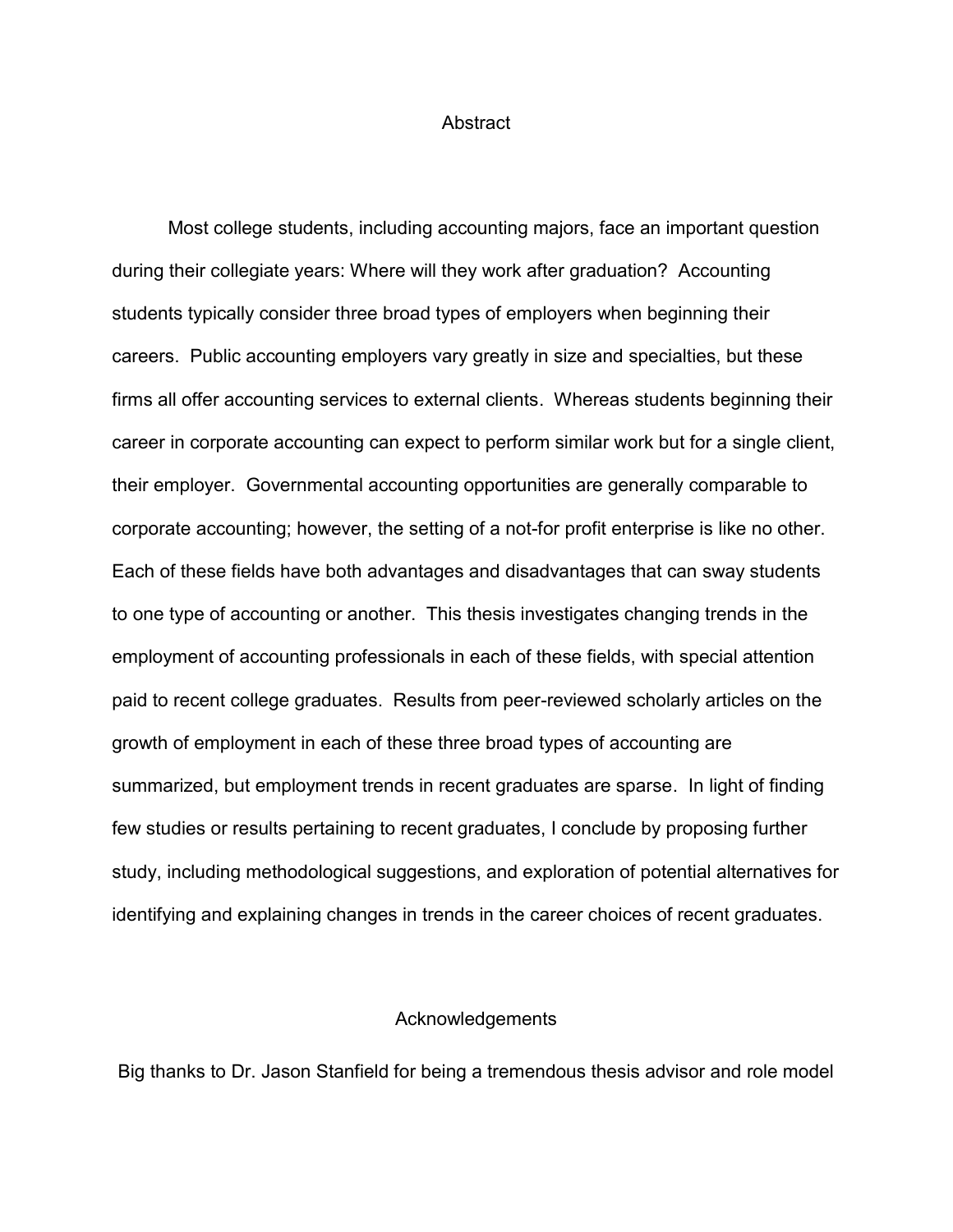# **Table of Contents**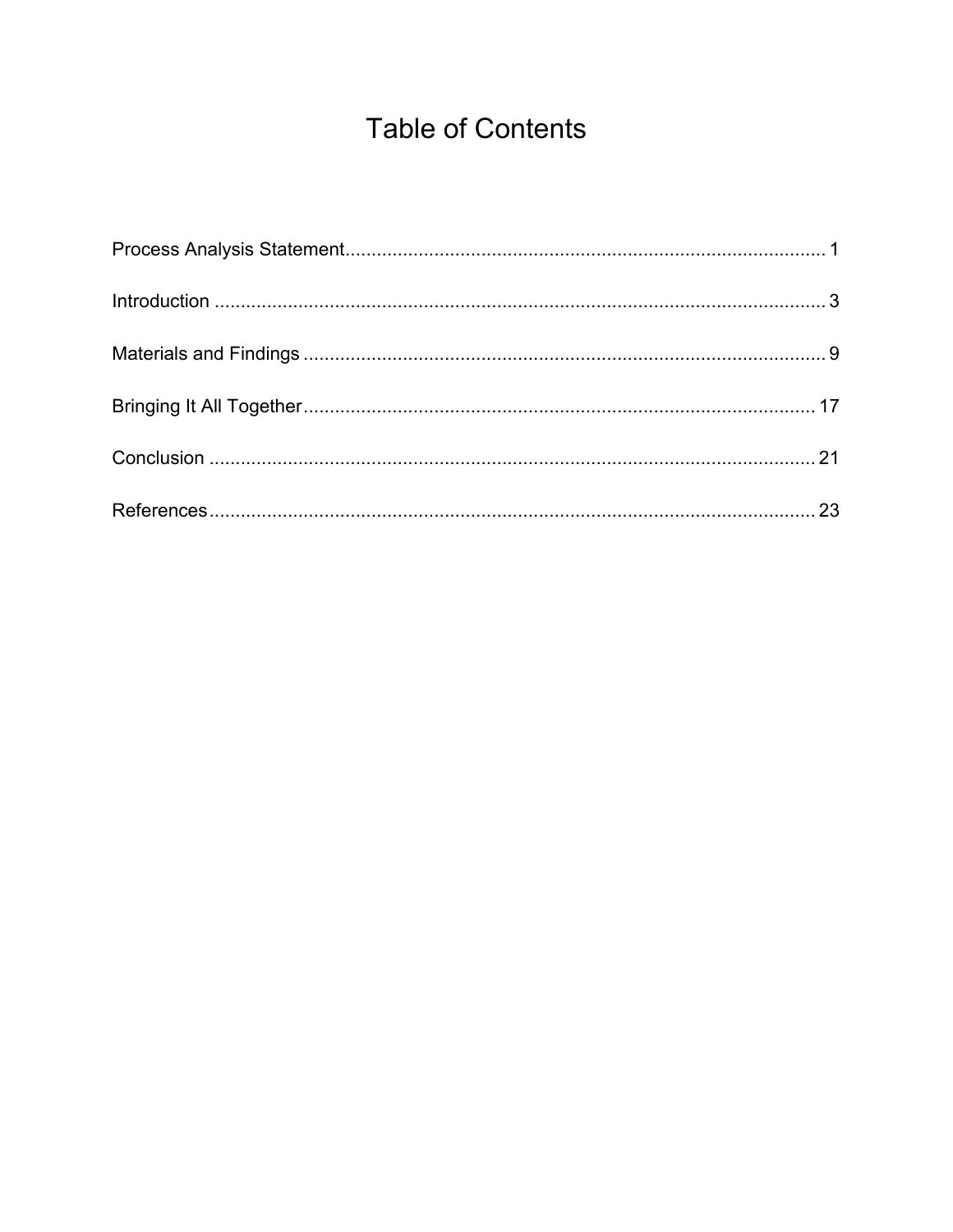## Process Analysis Statement

I initially came up with the idea that there is a trend of students beginning to turn away from public accounting careers and instead turning to corporate accounting or governmental positions was through my personal experiences while studying at Ball State University. While at Ball State University, I was involved in numerous student organizations, as well as built strong relationships with my accounting professors. It is through the student organizations and getting to know my professors better that I came up with my theory of a changing trend in the employment of accounting professionals. I was able to notice a change in the employers that my fellow students were interning at, as well as, starting at full time after they graduated, and this was one of the largest influencers of how I came up with the idea for my Senior Honors Thesis Project.

For the material and substance of my Senior Honors Thesis Project, I used a variety of sources to gather the necessary information. The first way that I obtained some of the needed information was through review of scholarly and peer-reviewed articles that are published on the internet. When searching for the scholarly and peer reviewed articles, I used various businesses databases, Google Scholar, as well as the Ball State University OneSearch. Another way I gathered some of the information I needed for my project was by doing further research on information I found in ancillary sources; for example, new tax provisions created for pass through entities in the Tax Cuts and Jobs Act of 2017. A final way that I was able to gather information for my project was by talking to my thesis advisor. Dr. Jason W. Stanfield was able to point me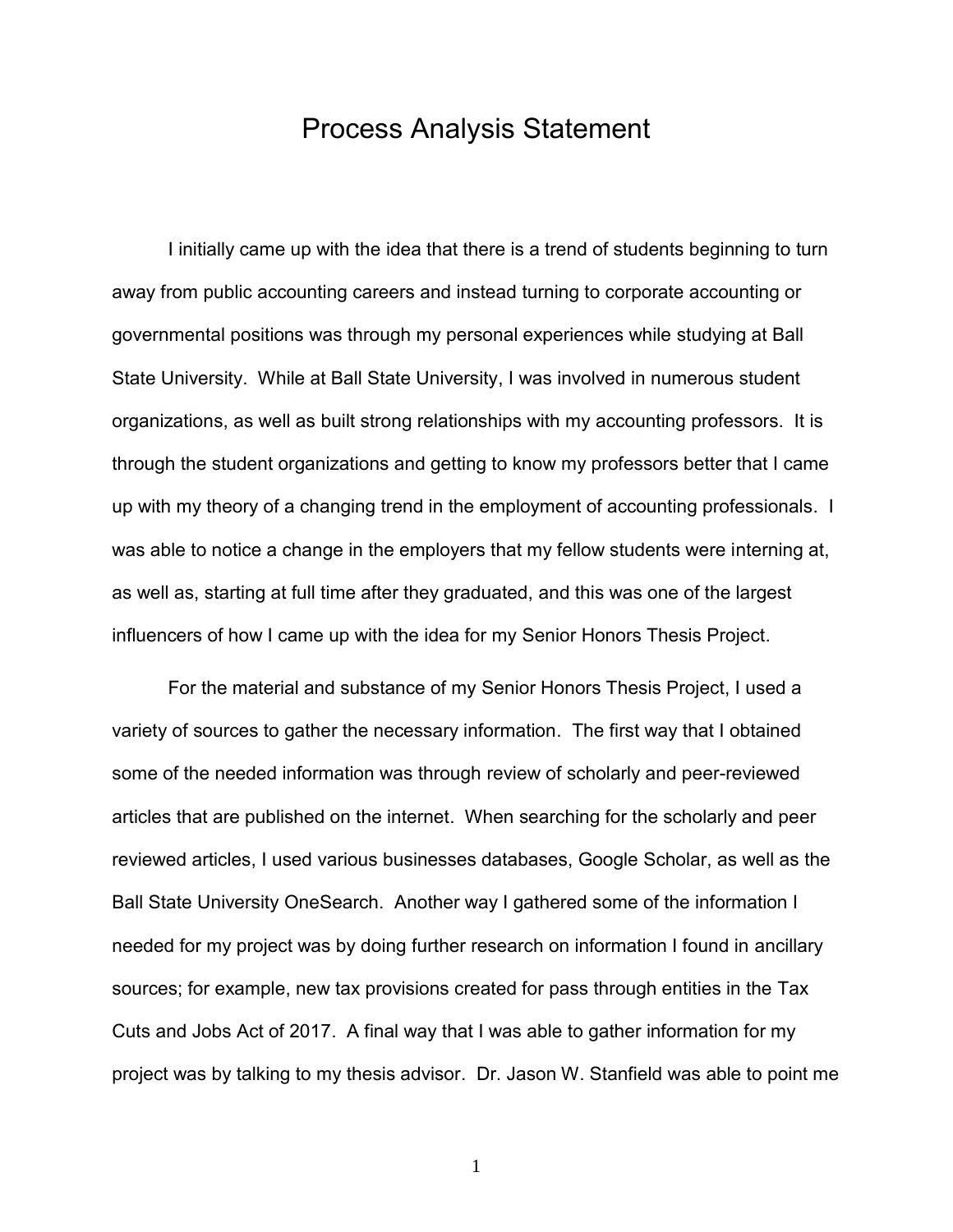in the right direction of a webinar that closely revolved around my area of research for my thesis.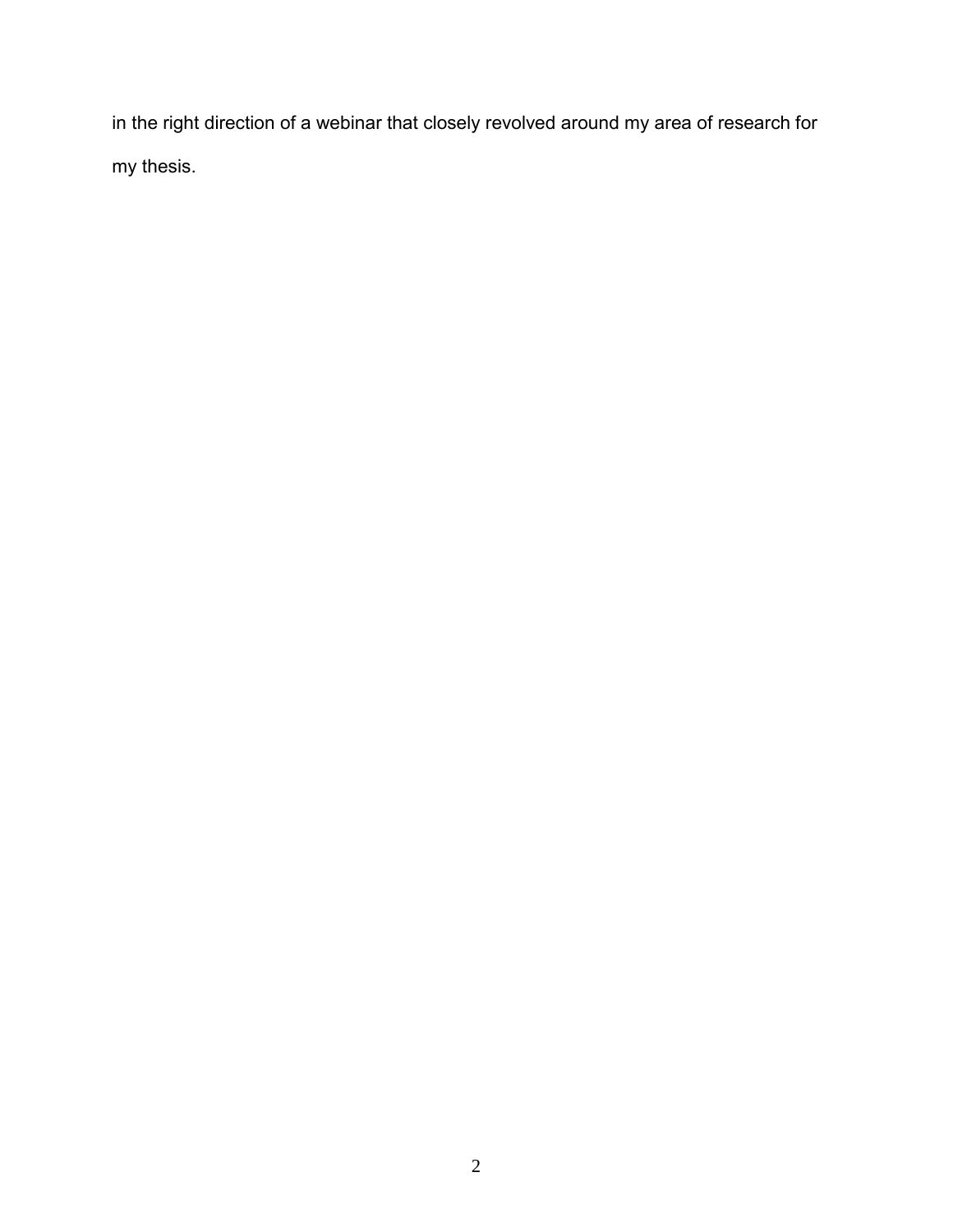## Introduction

Throughout my time at Ball State University, I noticed a changing trend in the employment of new accounting graduates. While attending classes and in many extracurricular activities, many students are exposed to primarily only public firms. However, that limited scope has been changing over the past number of years. Over the years, many student organizations have begun to bring in more local or regional firms as well as private corporations and government agencies. With this change in employers that are brought to campus, it also brings an expansion in the number of opportunities for our students as well as a shift in the work dynamics and office culture offered to our students.

I would not only attribute the shift in work dynamics and office culture to the change in employers that are brought to campus, however, I would say that it is a factor. When employers of different work dynamics and office cultures are offered to students, their perspectives relative to their options shift towards the employers that align more of what they value in life. Some employers that are new to recruiting at Ball State recruiting offer pension plans, lax dress codes, 40-hour workweeks year-round, and superior health care plans. According to an article from IDEP, Generation Y and Millennials are going to be looking for greater autonomy and flexibility from their employers (Jarvinen). Many students from these generations will be looking for employers that offer flexible work hours, in addition to being able to work where they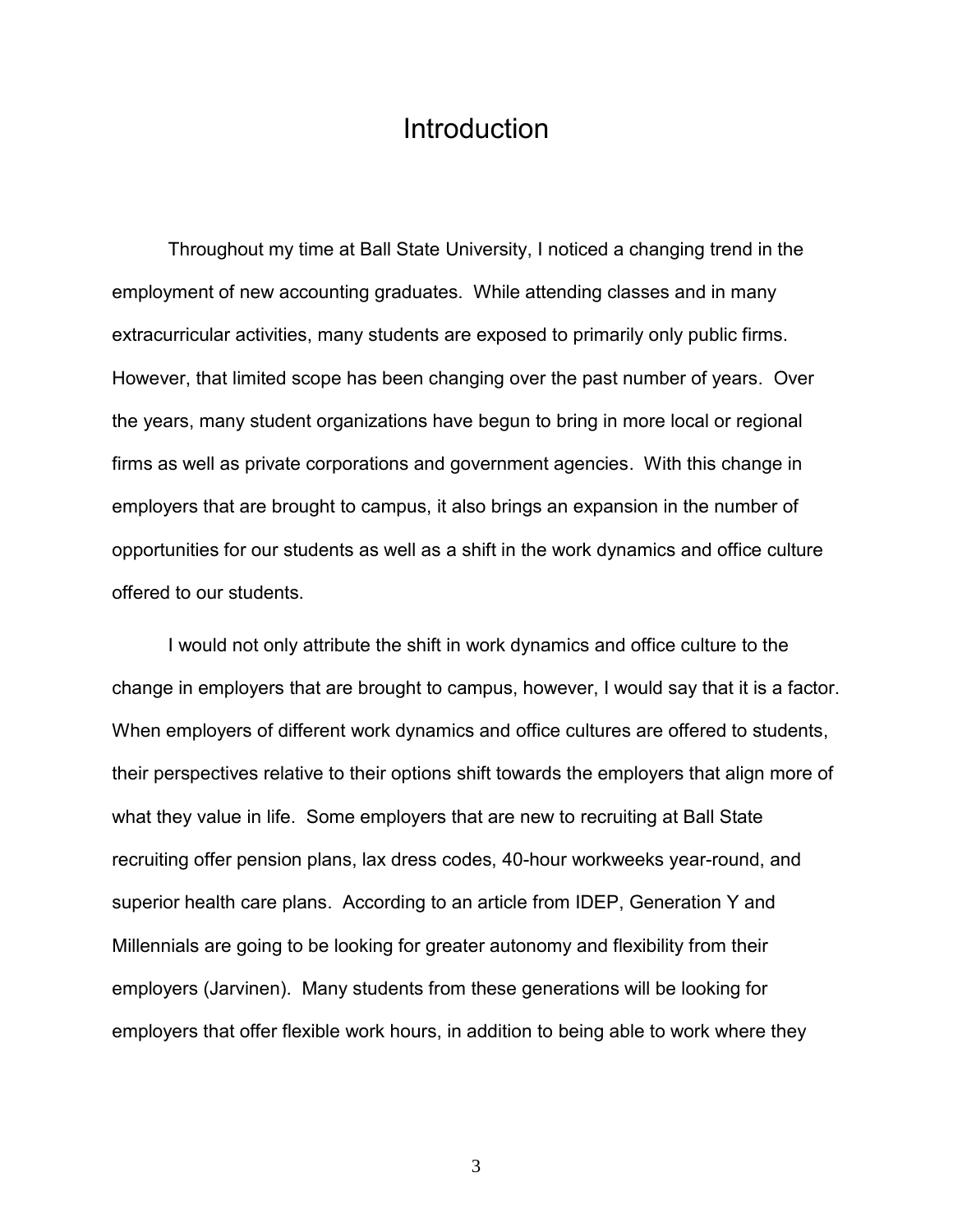would like, whether that is in the office or at home. When students see these new options, they may tend to reevaluate the employer options at hand.

When students are looking for their first post-graduation employer, some of them look for starter employers, while some others look for places that they would like to maybe make a career at and stay for life. If the students are looking for a starter employer then they may be looking for short run benefits where they would probably be looking for higher compensation and not as much at the other benefits offered by employers, such as the work dynamics or health care offered. Students who are looking for an employer that they would want to stay with for their entire career may not be as worried about the monetary compensation right from the start, however, they may instead look deeper into the organization and see what their office culture is like, such as how many hours do they work a week, do they have a particular busy part of the year, if so how long is it and how many hours do they work during it versus the slower part of the year. After looking into many of these aspects of a company, students would decide whether that specific company met their requirements and had similar values to their own.

One of the other major aspects that go into the decision-making process for students when choosing where to work is the type of clients they serve. The first category of accounting employer is called public accounting. Within public accounting there are firms that work with publicly traded clients who register with the Securities and Exchange Commission, while there are other firms that work specifically with privately held companies, such as family owned businesses or partnerships. Public accounting firms can have varied in sizes of firms, they range from "the Big Four," which are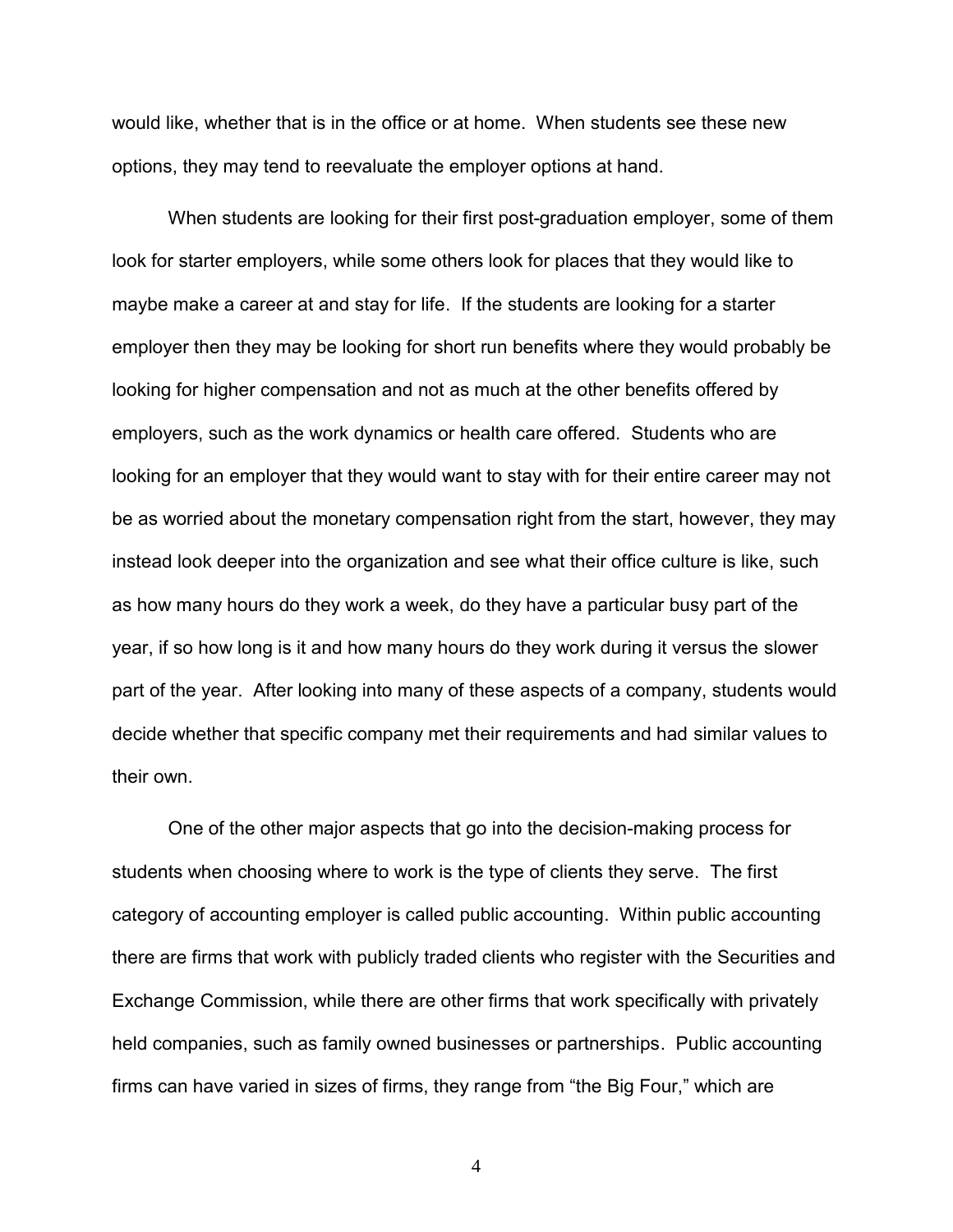worldwide accounting firms, to national, then regional, and finally local public accounting firms. The services offered by the public accounting firms will range based on their size, they typically will offer assurance and tax services and if they are large enough then consulting or advising along with other various financial services. A large benefit of working for a "Big Four" accounting firm is the fact that you get vast experiences with large companies that you would not be able to get anywhere else. For instance, at a "Big Four" firm students would be able to experience an initial public offering of a client or assist them in merger and acquisitions (Ali). It is normal for students seeking employment in public accounting to also be pursuing the Certified Public Accountant (CPA) certification at the same time. This certification distinguishes the individuals from others since they are certified in a large range of matters that public clients or clients that have mandated reporting standards have to deal with. If the students choose to go into public accounting, then they could work with a large variety of different clients.

There has been a large issue plaguing public accounting over the past couple years and very well may be growing. The issue is that the turnover rate in public accounting is on average approximately seventeen percent, however one in every six public accounting firms experience turnover of at least 20% (Johnson). Some throughout the accounting industry that the individuals leaving the Big Four firms are going to private industry [corporate accounting] as they do not see a future for themselves in public accounting (Lewis) believe it. According to Lewis, the individuals are leaving public accounting as they see a future for themselves in the advisory or consulting fields rather than the standard audit or tax (Lewis).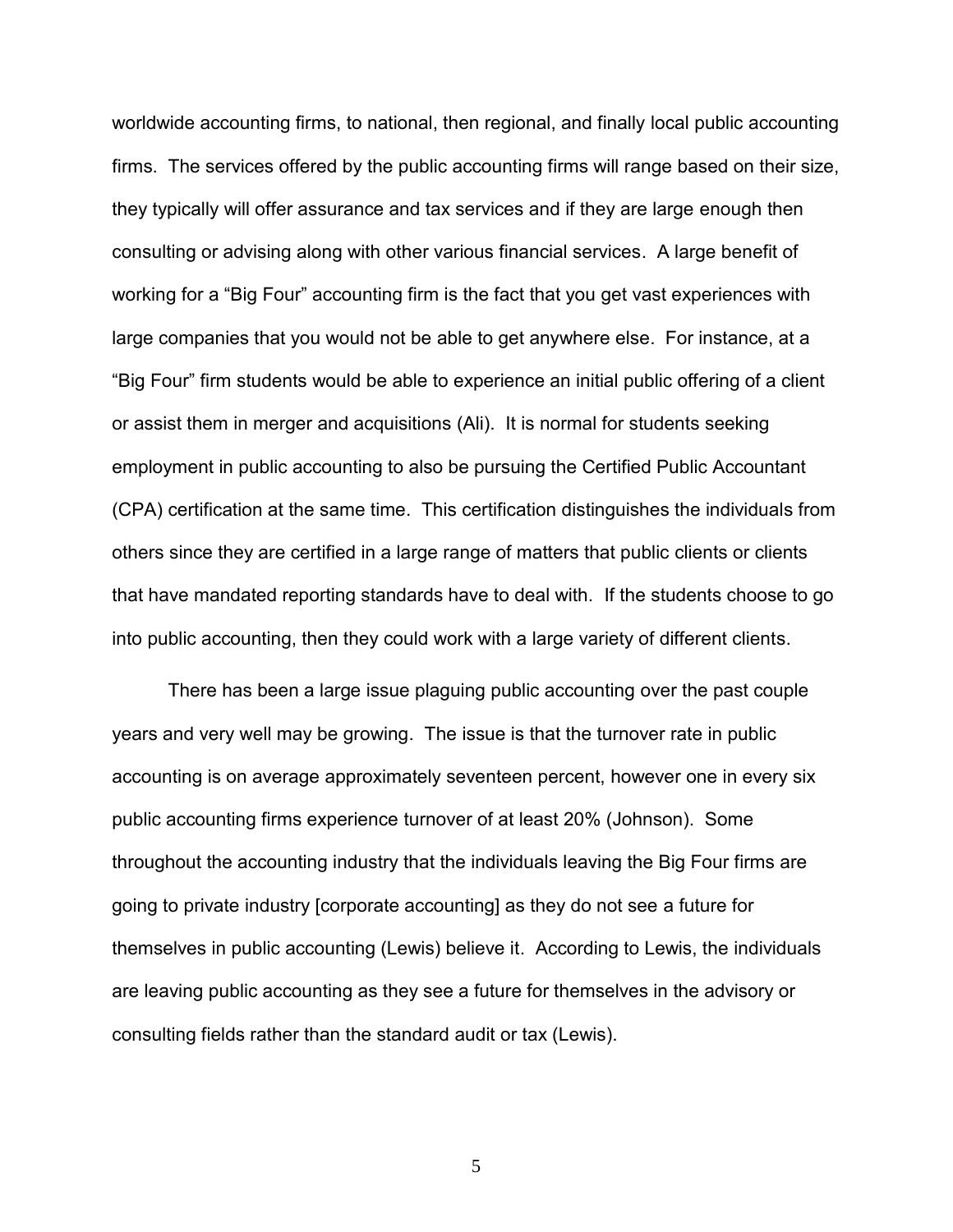Another choice for post-graduation employment for graduates is to begin their careers in private industry, or corporate accounting. If they choose corporate accounting, then they would be working in an organization that may be the client of a public accounting firm. Corporate accounting entails the preparation and analyzation of documents and data for a manager and/ or the Chief Financial Officer. Responsibilities of a staff accountant include daily reconciliation of the bank account, daily invoice processing, and month-end reconciliation of all the department accounts. They may also be responsible for maintaining the accuracy of the books of the company through daily and monthly reconciliation. In addition, corporate accountants are often assigned additional accounting responsibilities, such as management of accounts receivable or accounts payable, as well as processing payroll. If students were to choose to seek employment in the realm of corporate accounting, then they would more than likely become a Certified Management Accountant (CMA). This certification is issued by the Institute of Management Accountants. Another relevant certification that students who pursue employment in corporate accounting could obtain is to become a Certified Internal Auditor (CIA). The Institute of Internal Auditors awards this certification. By obtaining the CIA certification, the individuals are showing that they are a credible and trusted internal auditor, a true expert who understands and can apply the International Standards for the Professional Practice of Internal Auditing, as well as being a stronger, more competent professional who is knowledgeable in organizational governance (Prove). As an accountant working in corporate accounting, the students may be an internal auditor, staff accounting, controller, cost accountant, or even the Chief Financial Officer for the company.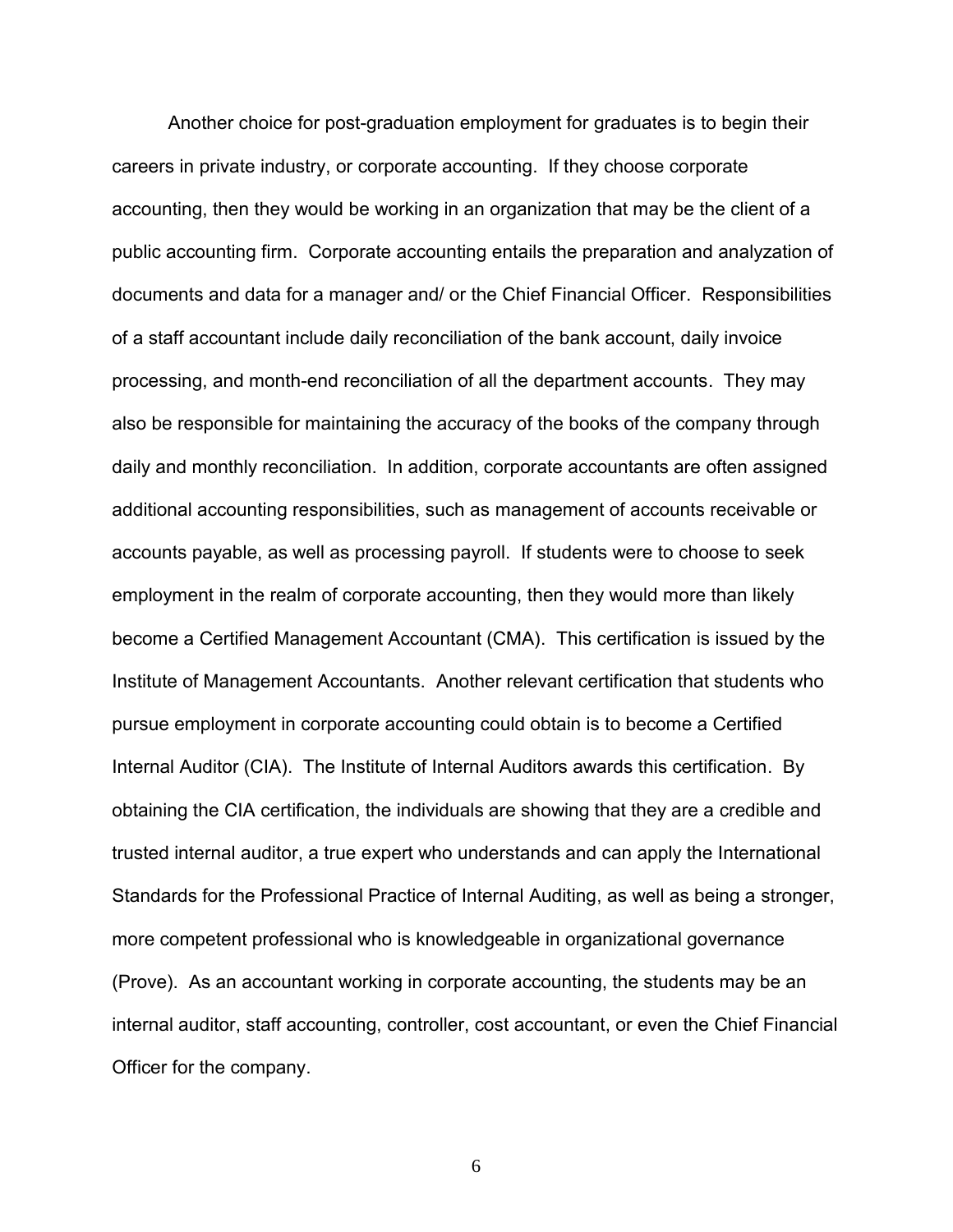A third choice for post-graduation employment that students could choose would be to work in governmental accounting. Should students decide to work in the governmental sector, they would be subject to separate regulations and standards that differ from those of the public sector. To this fact, many professionals in the governmental accounting realm obtain the Certified Government Financial Manager (CGFM). As stated on the Association of Government Accountants' (AGA) website, the certifying body for the CGFM, the CGFM is for individuals "demonstrating competency in governmental accounting, auditing, financial reporting, internal controls, and budgeting at the federal, state, and local levels." If students would choose to go into governmental accounting at the local level, then they would be dealing with auditing of public utilities and institutions, such as a library or police department. For governmental jobs at the state level, students would be able to go into tax by dealing with property, sales, and/or income taxes. In addition, they could also go into auditing where they would audit entire school systems to ensure they are spending the money how they should as well as accounting for it in the correct fashion. If students would choose to go into government accounting at the federal level, then they would primarily work as a cost accountant, audit liaison, accounts payable accountant, accounts receivable accountant, financial or information systems accountant, or an auditor. Within the federal level of governmental accounting, a student could work for an agency that is a part of the Department of Defense, Department of Energy, Department of Homeland Security, or numerous other agencies or federal groups.

All these options for employment offer many great opportunities for Ball State University students. However, during my time as a student, I have witnessed a trend of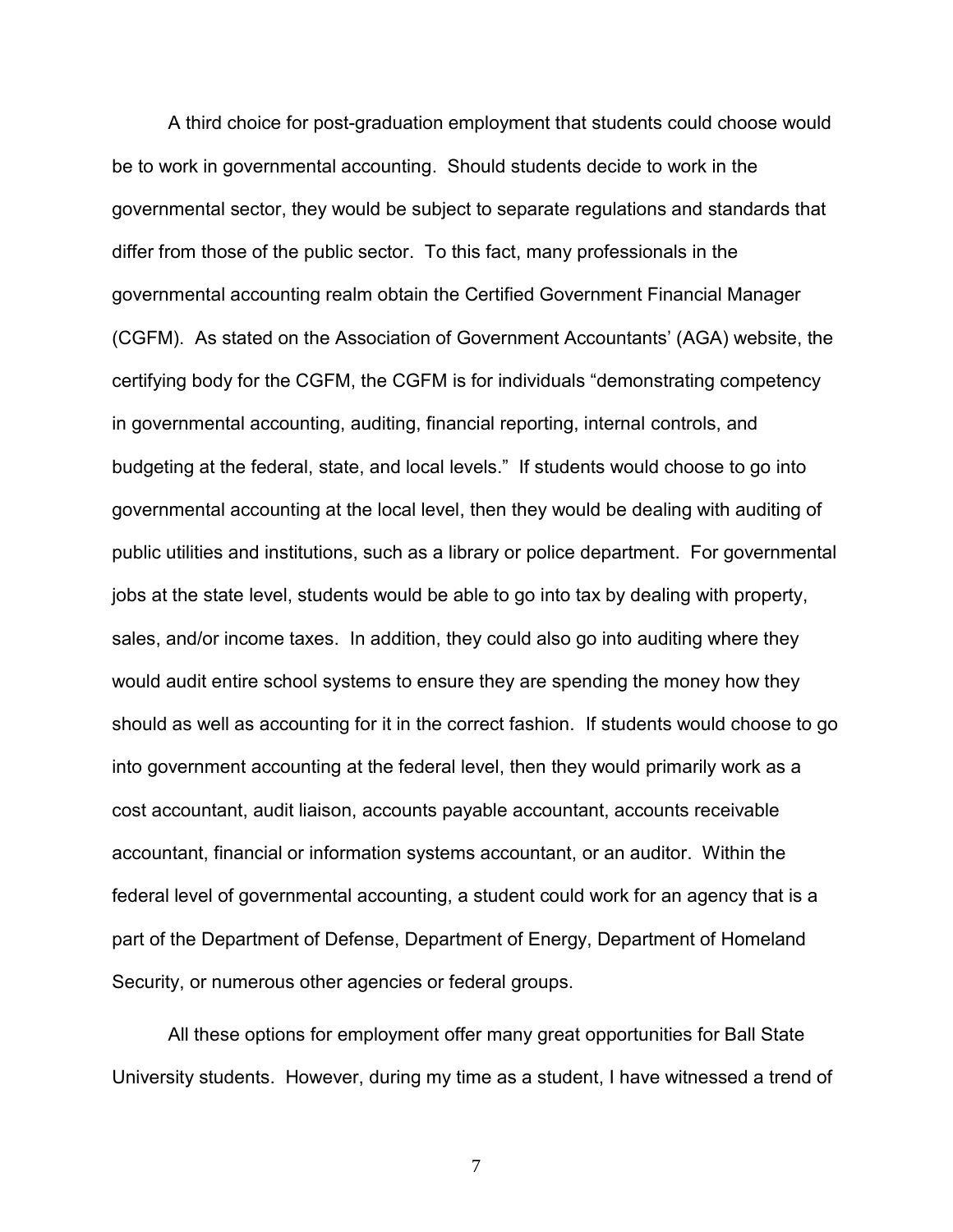graduates moving away from public accounting careers and migrating toward corporate accounting or governmental positions. Throughout the rest of this paper, I further explore this trend in the profession as a whole and provide connections to what I have witnessed at Ball State.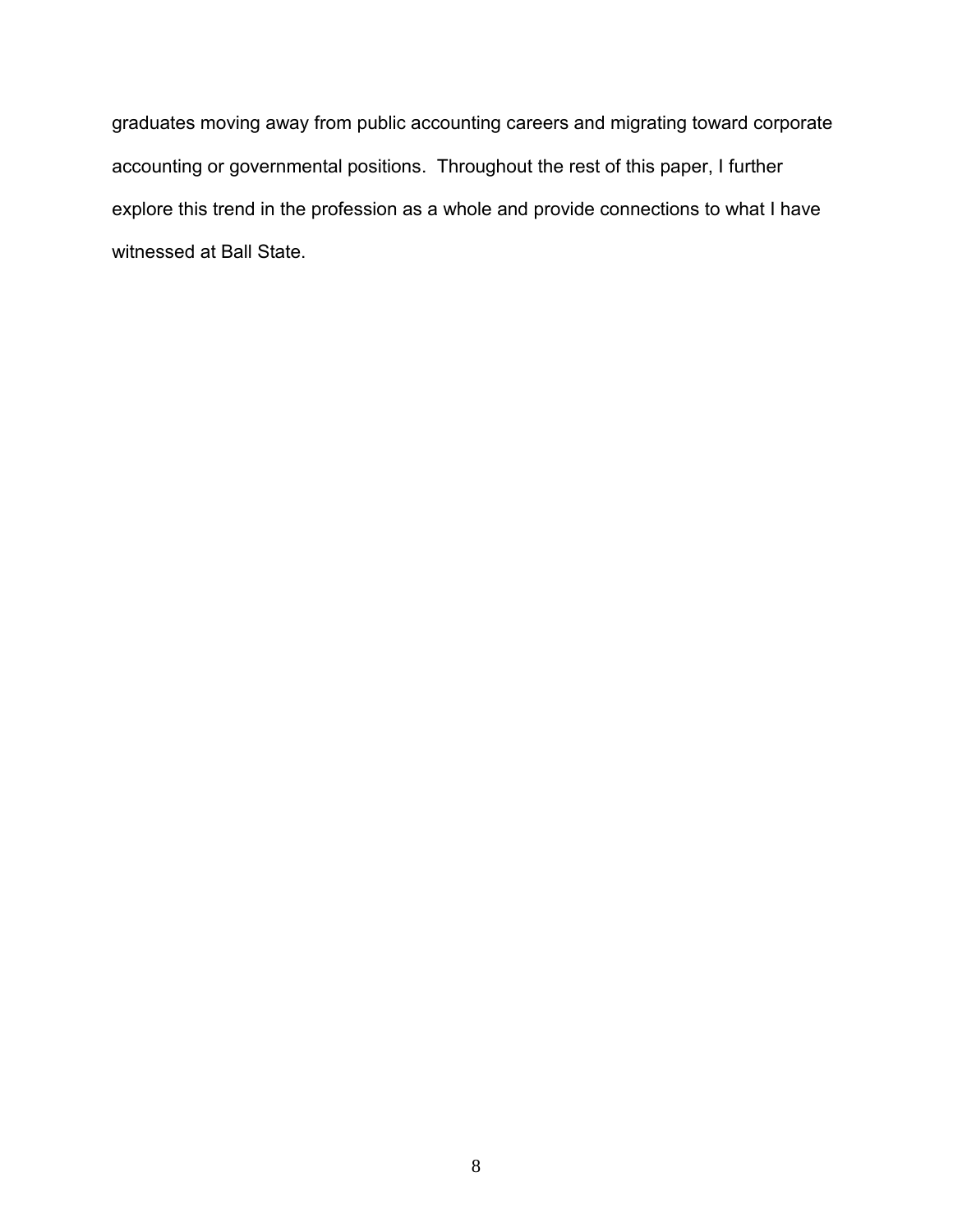# Materials and Findings

There are multitudes of reasons why more graduates are choosing corporate accounting or government agencies rather than public accounting. One of the major reasons that students may be choosing corporate accounting is due to the large changes in the political and economic sectors, namely the newly implemented United States tax system. On December 22, 2017, President Trump signed the Tax Cuts and Jobs Act of 2017 into law. This tax reform was the largest restructuring of the tax system since 1986. The Tax Cuts and Jobs Act introduced sweeping changes to the tax system for both individuals as well as corporations and private businesses. One of the biggest changes that affected public corporations was the tax rate was lowered to a flat 21 percent from a 35 percent (Brady). There were numerous other large changes to the tax system that affected public companies, such as changes to deductions for meals and entertainment expenditures, as well as, modifications to cost recovery methods, especially bonus depreciation.

On the other hand, there were also several changes that affected private companies, similarly, to how the tax changes affected public companies. Since there was a drastic cut in the tax rate of the public company tax rate, the government also added a 20 percent deduction for pass-through entities (Brady). A pass-through entity is an entity where "the profits are passed directly through the business to the owners and are taxed on the owners' individual income tax returns" (tax foundation). There are four common types of pass-through entities, Sole Proprietorships, Partnership, Limited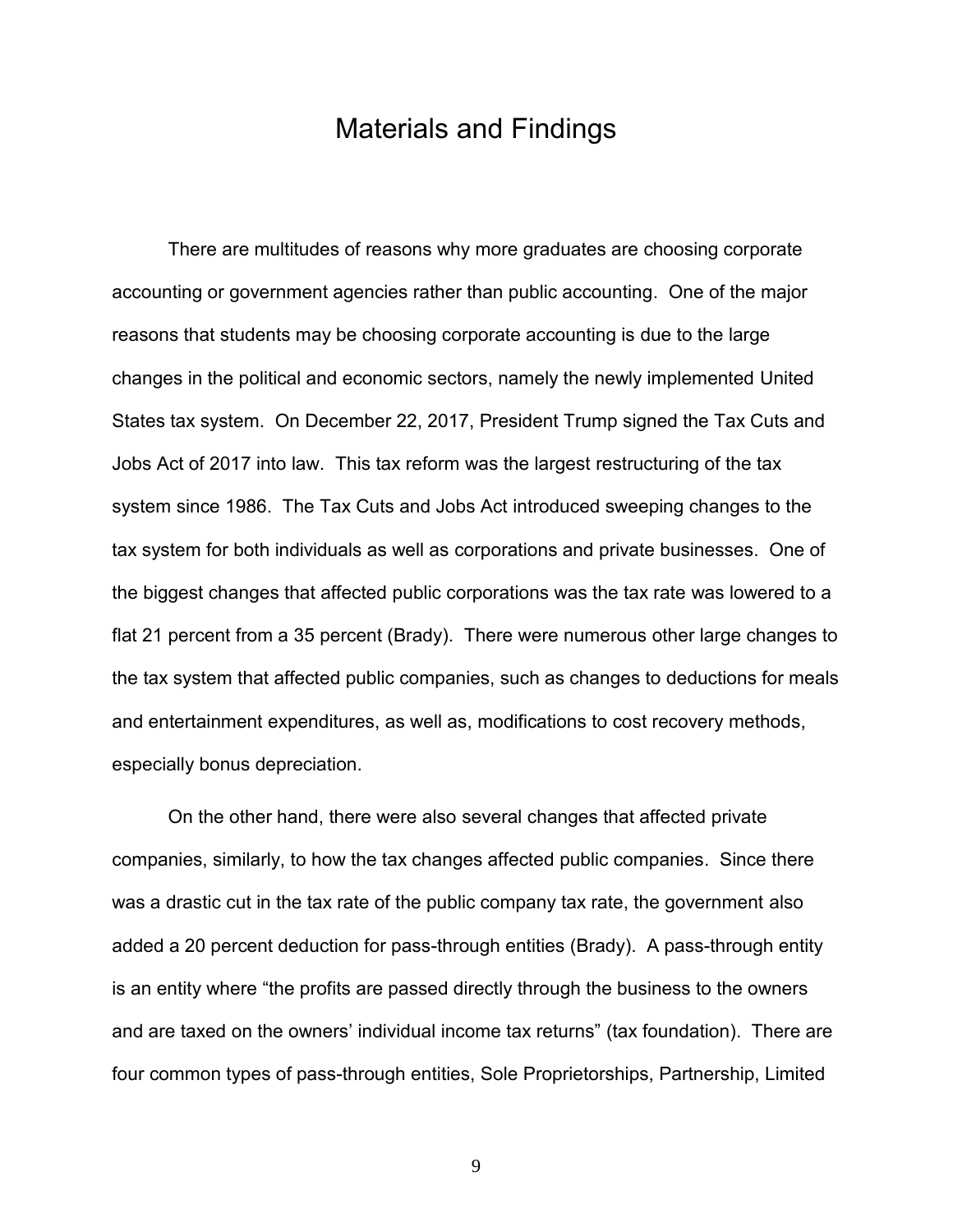Liability Company (LLC), and an S Corporation. Another large change in the tax law was that non-corporate taxpayers might no longer deduct "excess business loss," which means that they must carry forward the losses instead of deducting them in the current period (Brady).

With all the tax law changes mentioned, as well as the multitude that were not mentioned, they offer new opportunities for students for post-graduation employment. This is because many of the companies, both public and private, will need to figure out how the tax law changes affect them and how to adapt to the changes to put their company in the best possible financial position. It is believed by many professionals that recent accounting graduates will be needed due to their knowledge that can be utilized to "explain the financial implication of the tax reform. Dealing with clients who are unaware of the new laws is an exciting experience, and under the new laws, a current and potential accountant must be ready to engage their clients fully and with vigor to give them the best services that take into account the recent tax changes" (The Accounting Degree Review). Within the various companies, they will need the newly graduated students to read the large amount of changes to the tax law to see which would affect their company. From these changes, the newly graduated students will need to analyze the available data from their past fiscal years to prepare ad hoc financial statements to see how the new changes would affect their company. After the newly graduated students finish the ad hoc financial statements, they can present their findings as well as any additional noteworthy changes to the tax law that they believe would be beneficial to the company.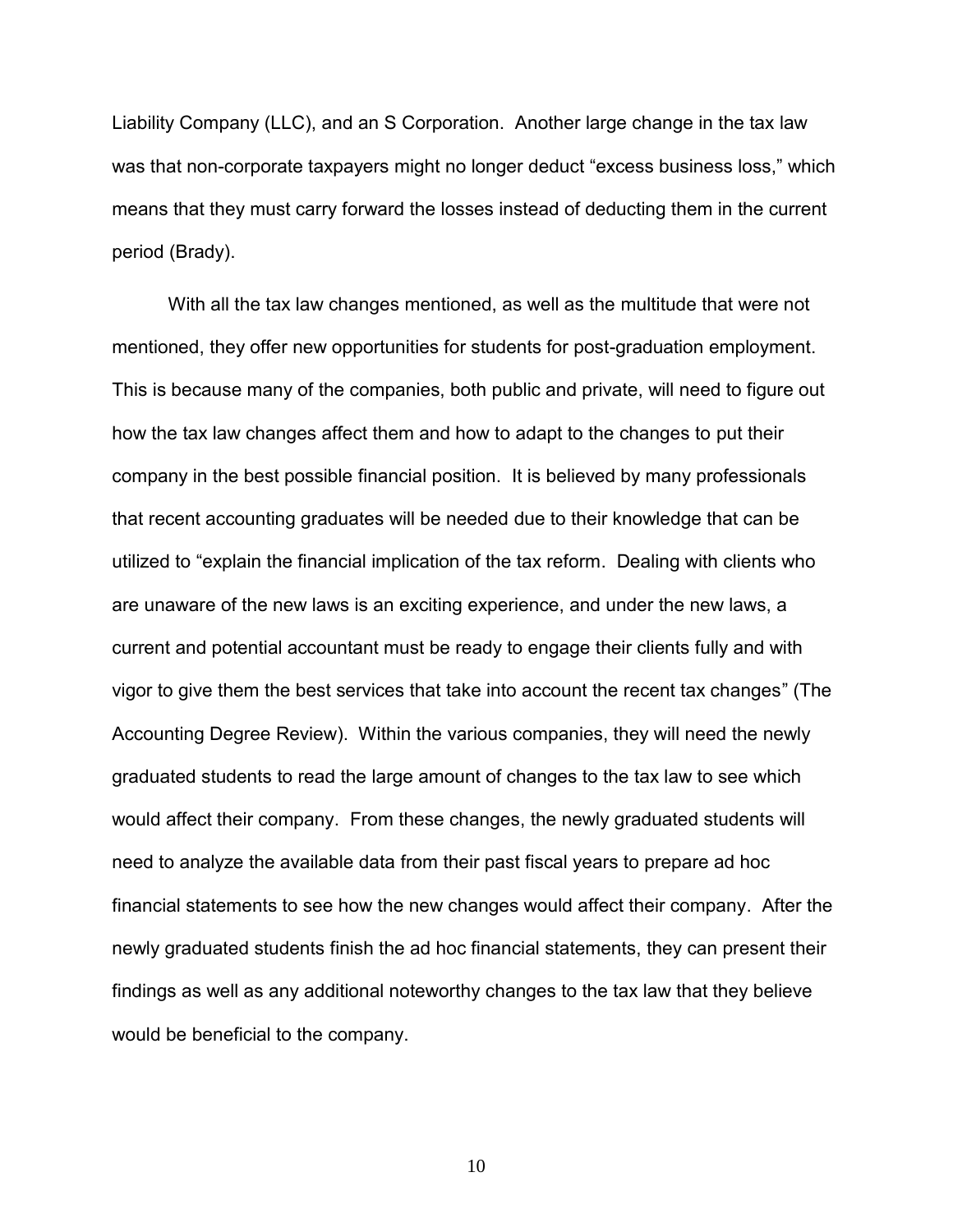Another reason that students may be choosing to go into corporate accounting is that there have been several new standards issued that are affecting both public and private companies. According to the Financial Accounting Standards Board (FASB), the new revenue recognition standard was put in place to "establish principles to report useful information to users of financial statements about the nature, amount, timing, and uncertainty of revenue from contracts with customers" (FASB Revenue Recognition). This means that the new revenue standard was created in order to let investors and creditors better understand how a company was making money from a contract, when the company would be receiving the money from the contract, what the amount of money from the contract will be, as well as any uncertainty to whether the company will actually receive the money or not. Next, they state that the new standard for leases was issued "to increase transparency and comparability among organizations by recognizing lease assets and lease liabilities on the balance sheet and disclosing key information about leasing arrangements" (FASB Leases). In other words, the FASB issued this update in order to make the accounting for leases, both whether you are the lessor or lessee, more standardized so that investors may be able to better compare the financial statements of the companies. A final new standard that companies will face concerns losses incurred regarding loans and other financial instruments. The FASB stated that the new standard "improves financial reporting by requiring timelier recording of credit losses on loans and other financial instruments held by financial institutions and other organizations" (FASB Credit Losses). This new standard was issued to better account for credit losses due to loans and other financial instruments. This includes a new recognition principle for how to and when to recognize the loss from such assets.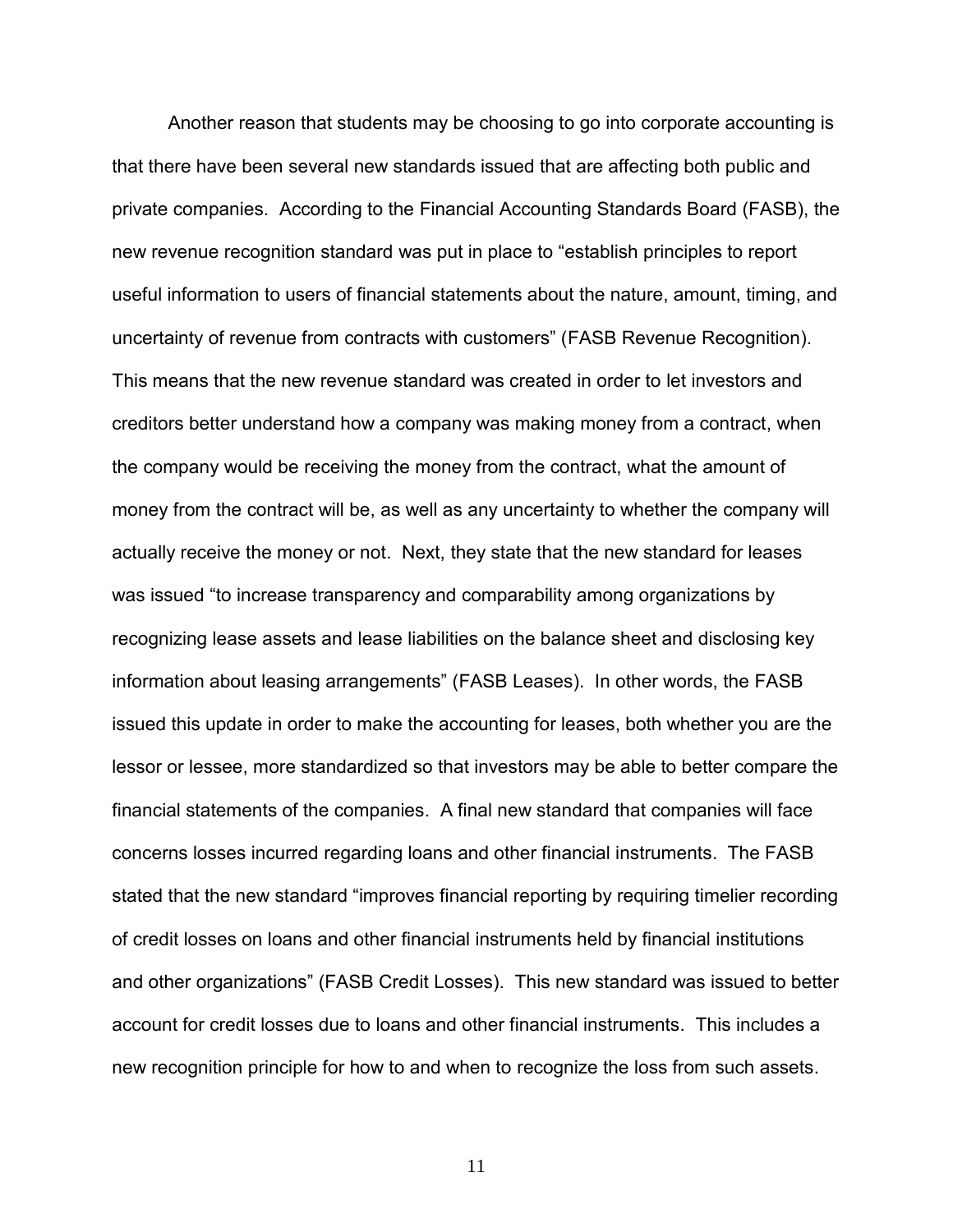All these new standards are valid reasons why students may choose corporate accounting for post-graduation employment. Numerous companies will need these ambitious graduates to find out how the new standards affect them and how they will comply with the new standards.

There are wide varieties of reasons why accounting students may choose to go into governmental accounting rather than public accounting or corporate accounting. One of the biggest reasons is the superb work life balance that comes with working for the government. In governmental accounting, employees are typically paid hourly wages rather than their corporate and public counterparts, who are mainly salaried. With this, it means that for every hour you work you need to receive proper compensation. If you work over the standard 40 hours workweek, then you may get either overtime pay or receive that time back as an equivalent of paid time off. Another great benefit of the work life balance of governmental accounting is the accumulation of paid time off. An employee would normally earn two types of paid time off every pay period, annual time off and sick time off. Depending on how many years you have worked for the governmental entity would determine the number of hours you earn of each type of time off per pay period. A final benefit of the work life balance of governmental accounting is the days off due to governmentally recognized holidays. Every year there are 10 paid holidays for governmental employees (Pay).

Job security is yet another benefit to governmental accounting. When working for a governmental entity you can work with the assurance of knowing, you have high job security as accountants and auditors are in high demand. All levels of government need accountants and auditors as they need to account for the money appropriated to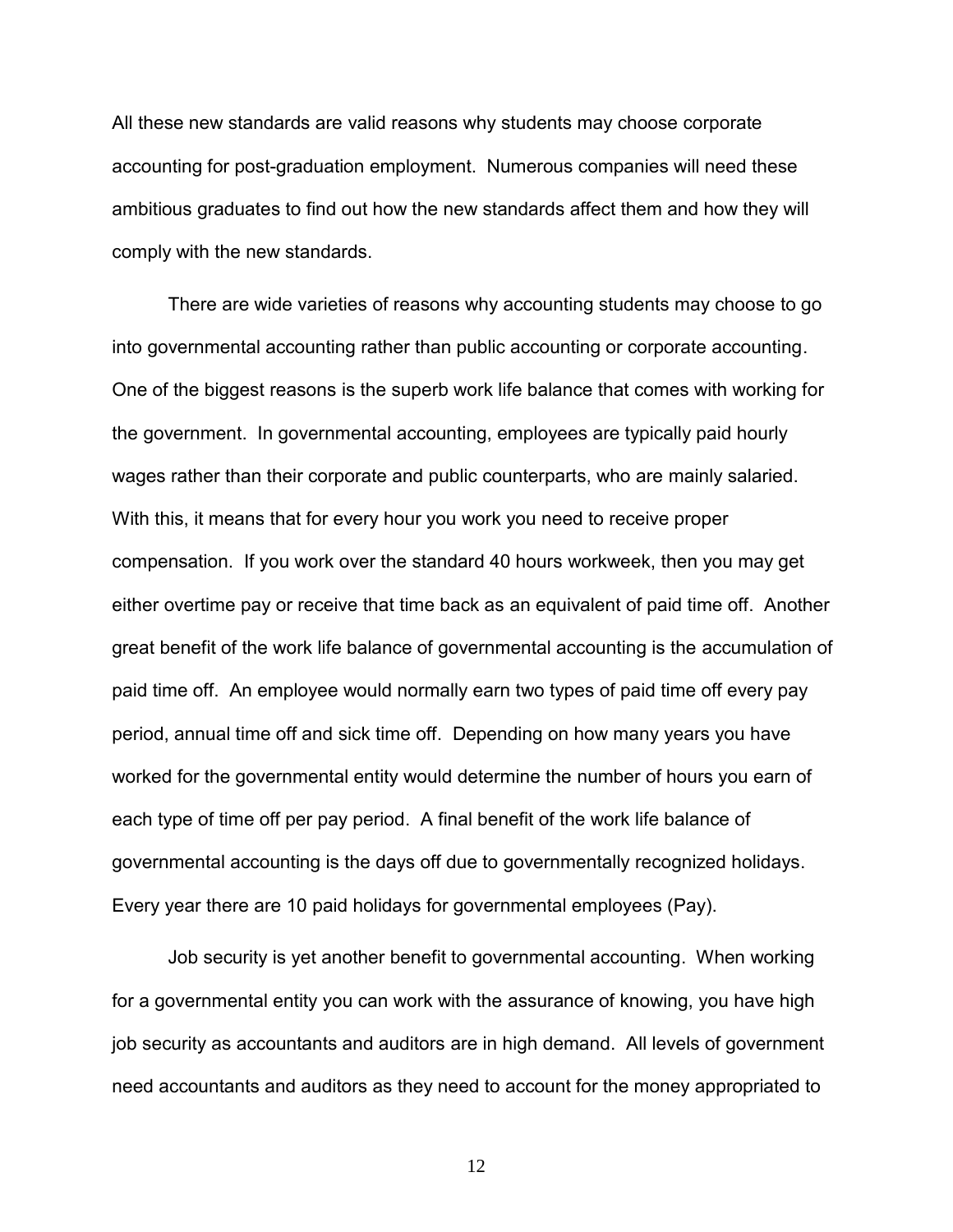them from the budgets passed and the revenue raised through taxes. With all this money, the different levels of government need auditors to come in and ensure that the various governmental entities are properly accounting for their expenses as well as their current and future appropriations. All these reasons demonstrate the strong job security with governmental accounting.

A third and final benefit of working in governmental accounting is the vast opportunities that are available within it. Since the job security of governmental accounting was previously mentioned it has already been noted how there is a need for accountants and auditors within all levels of government. As there is such a need for accountants and auditors in every level of government this provides students with a wide range of opportunities to find employment in governmental accounting. Within the realm of state level governmental accounting, there are many opportunities available such as that you could work for the state department of revenue or the state board of accounts. However, at the federal government level there are a multitude of opportunities for employment ranging from working for the Internal Revenue Service to the Defense Finance and Accounting Service to the Department of Health and Human Services. There are always openings in the various levels of government for accountants and auditors.

There was a national study performed by the U.S. Bureau of Labor Statistics that amassed data and used it to capture the industries and fields in which accountants and auditors are. With this data, they also calculated what percent each industry made up the total employment of accountants and auditors. After they collected and analyzed all the data, they then proceeded to predict the level at which each industry and field would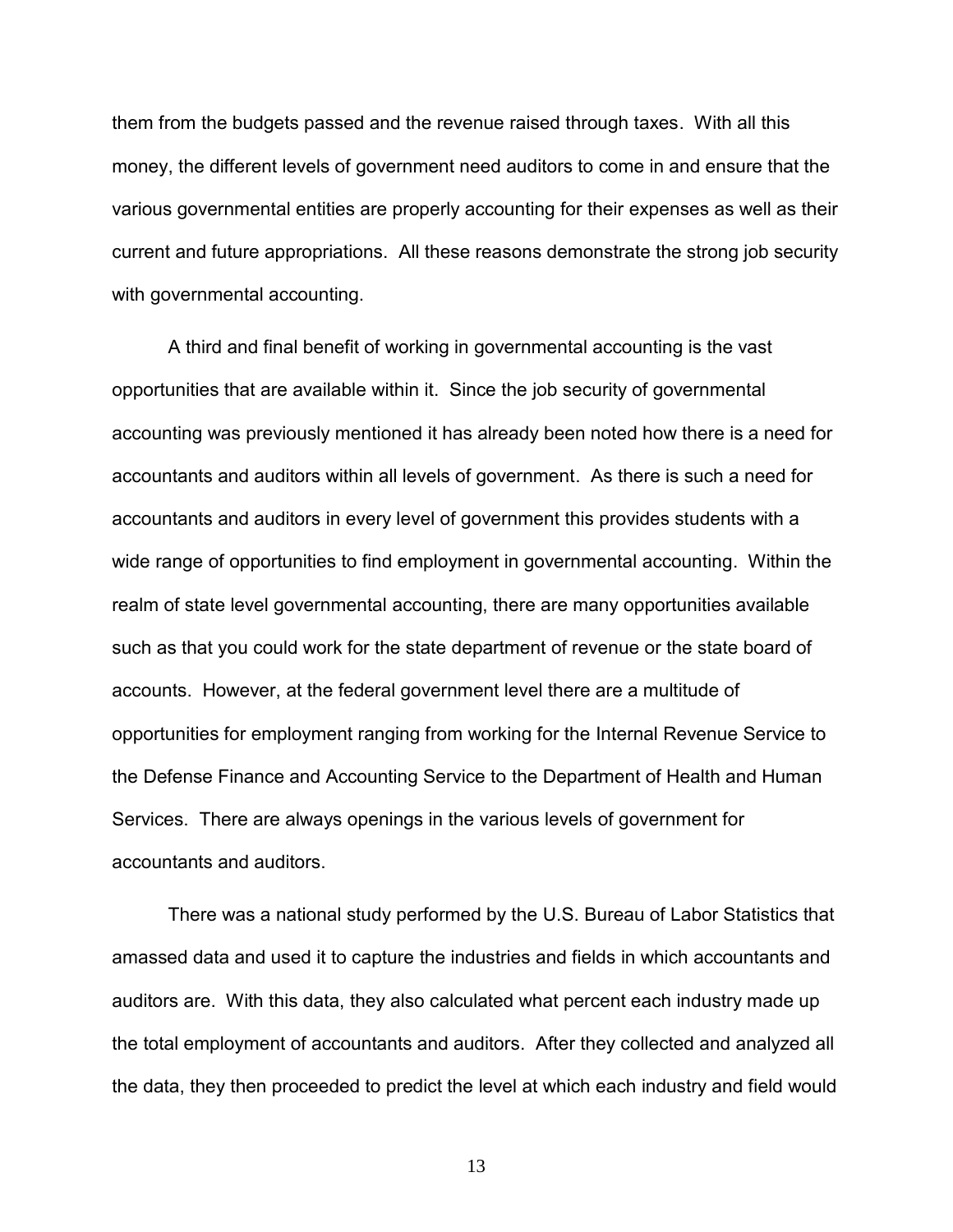be in 2026. Again, they also calculated the percent of what each industry and field would make up of the whole. Once all this was completed, they calculated the estimated growth rate for each industry and field by finding the rate of change between the 2016 and 2026 numbers. According to the Job Outlook section of the U.S. Bureau of Labor Statistics webpage on Accountants and Auditors, the "employment growth of accountants and auditors is expected to be closely tied to the health of the overall economy. As the economy grows, these workers will continue to be needed to prepare and examine financial records. In addition, as more companies go public, there will be greater need for public accountants to handle the legally required financial documentation" (BLS).

With the data the U.S. Bureau of Labor Statistics obtained they were able to come up with a few surprising findings. Before diving into the details of their data, I would like to first define how I broke down their findings. Their file has both specific industries alone, but also more broad summations of industries. For example, they have government broken down by the various levels of government; however, it also has a summation line for all levels of government together. The code and title for each of the summation line for the three types of accounting I am looking into is "541000 Professional, scientific, and technical services" for public accounting, "550000 Management of companies and enterprises" for corporate accounting, and "900000 Government" for governmental accounting. For 2016, the U.S. Bureau of Labor Statistics states that the employment level for public accounting is approximately 454,600 individuals. Whereas the employment level for corporate accounting is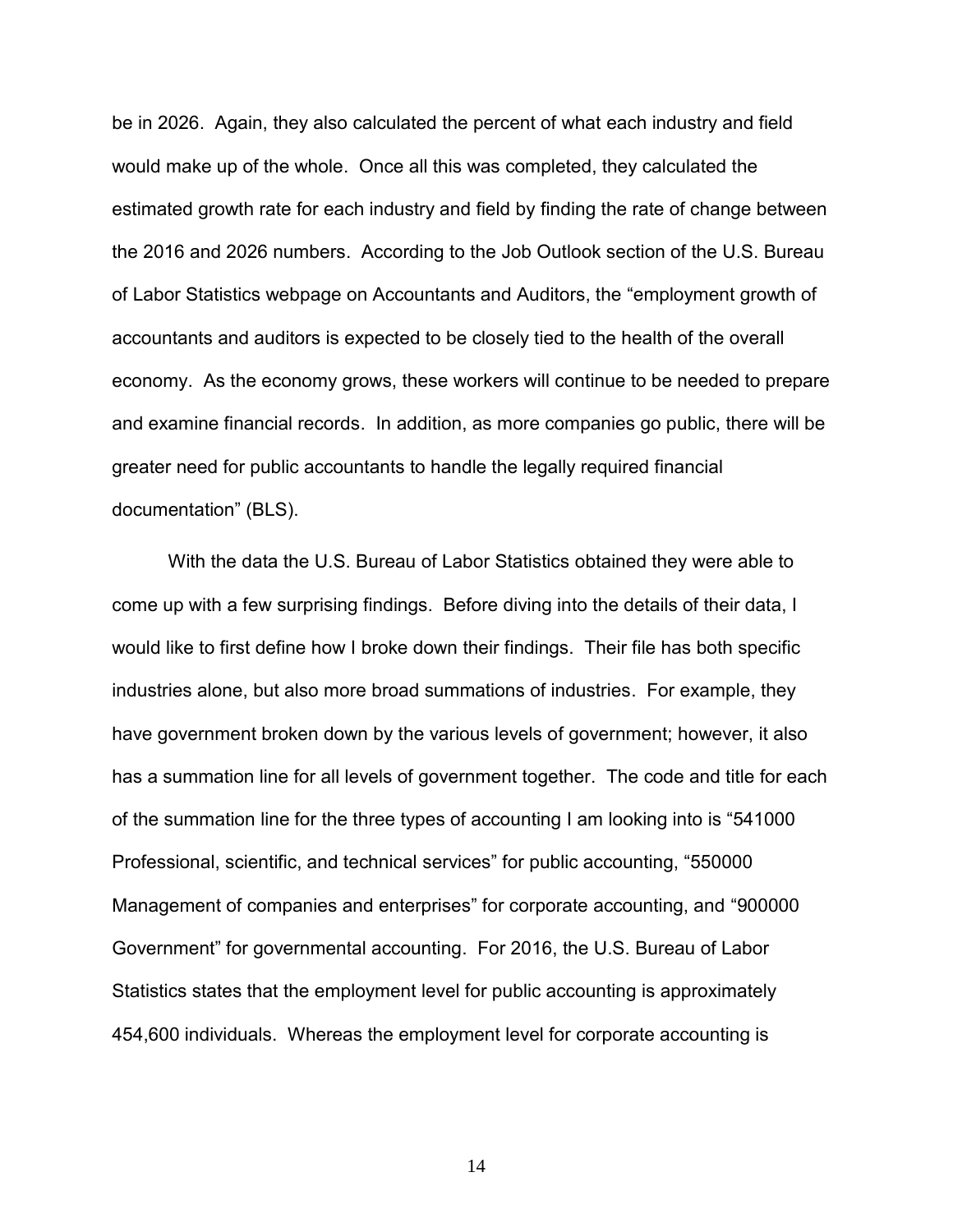approximately 94,000 individuals. Finally, the employment level for governmental accounting is approximately 116,300 individuals.

However, the U.S. Bureau of Labor Statistics predicts that the employment level for public accounting will be approximately 514,100 individuals in 2026. While the employment level for corporate accounting is predicted to be approximately 102,100 individuals in 2026. Finally, the employment level for governmental accounting is believed to be approximately 121,900 individuals in 2026. With these predicted numbers and the 2016 levels in mind, we can calculate that the expected growth rates of public accounting, corporate accounting, and governmental accounting is roughly 13.09%, 8.62%, and 4.82% respectively. With these percentages, we can see the projected growth rate of the various types of accounting.

I utilized the data from the U.S. Bureau of Labor Statistics to perform an analysis on the change in percent industry share by pubic, corporate, and government accounting. To calculate the base for my percentage of industry I added the employment levels of my three chosen types of accounting and got 664,900 individuals as my base for 2016 and 738,100 individuals as my base for 2026. Then I took each type of accounting and divided its employment level by their respective base. By doing this, I found that in 2016, the industry was split up 68.37%, 14.14%, and 17.49% respectively for public, corporate, and government accounting. For the 2026 projected employment levels, I found that the split was 69.65%, 13.83%, and 16.52% respectively for public, corporate, and government accounting.

After concluding the analysis, I was able to review my data and notice some peculiar findings. When I compared the percentage of industry for the three types of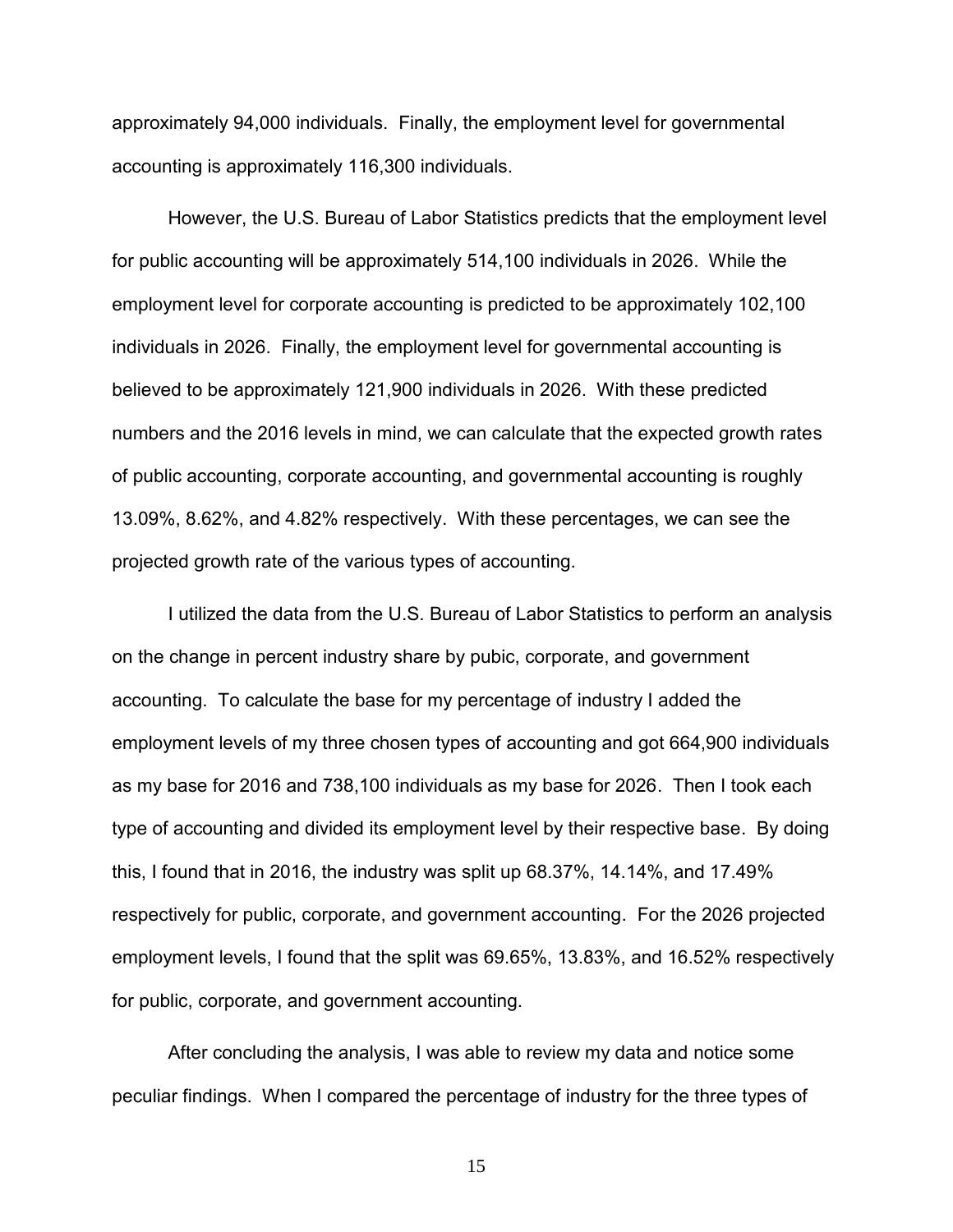accounting, I was able to see how the industry distribution may change. By looking at the numbers, it appears that public accounting will grow its share of the accounting industry by approximately 1.28% between 2016 and 2026. Meanwhile, corporate accounting will decrease its share of the industry by about 0.3%. In addition, governmental accounting will decrease between 2016 and 2026 by roughly 0.98%.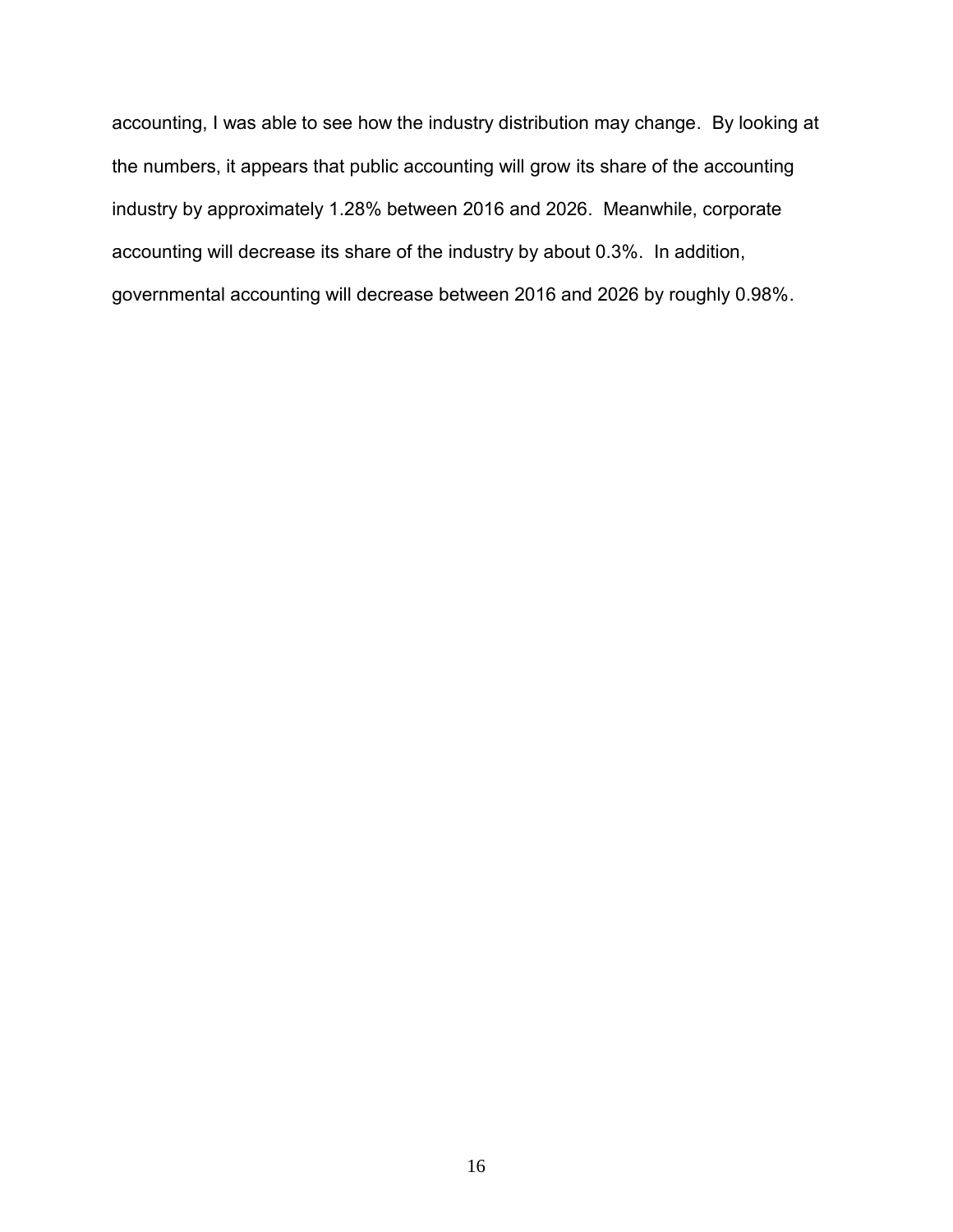# Bringing It All Together

After completing the vast amount of research for this project there were multiple findings that I had noticed about the quantity of published information concerning the subjects that I had researched. For many of the subjects that I had researched I found there to be little to no published research. However, for the information that I could find the information seemed to be very rudimentary and surface level or that the data was not very detailed. From here I endeavor to depict the information that I was able to find for each subject and how I believe it can be improved.

The first subject I would like to detail is the subject of work life balance that I discussed at the beginning of this project. From the research that I could find concerning the idea of how work life balance will be a force for change within the workforce it pointed to the idea that the work life balance factor will cause may changes to employers in the next few decades. The explanation for this is that the younger generations that are entering the workforce have a different set of values and priorities when it comes to job related benefits. From the research that I did it seems that the millennials and other younger generations value working from where they would like as well as having flexible hours so they can get their work done from where and when they feel most productive. I believe that there has been an enough research performed about how changes in the work life balance expectations of employees are going to change the workplace.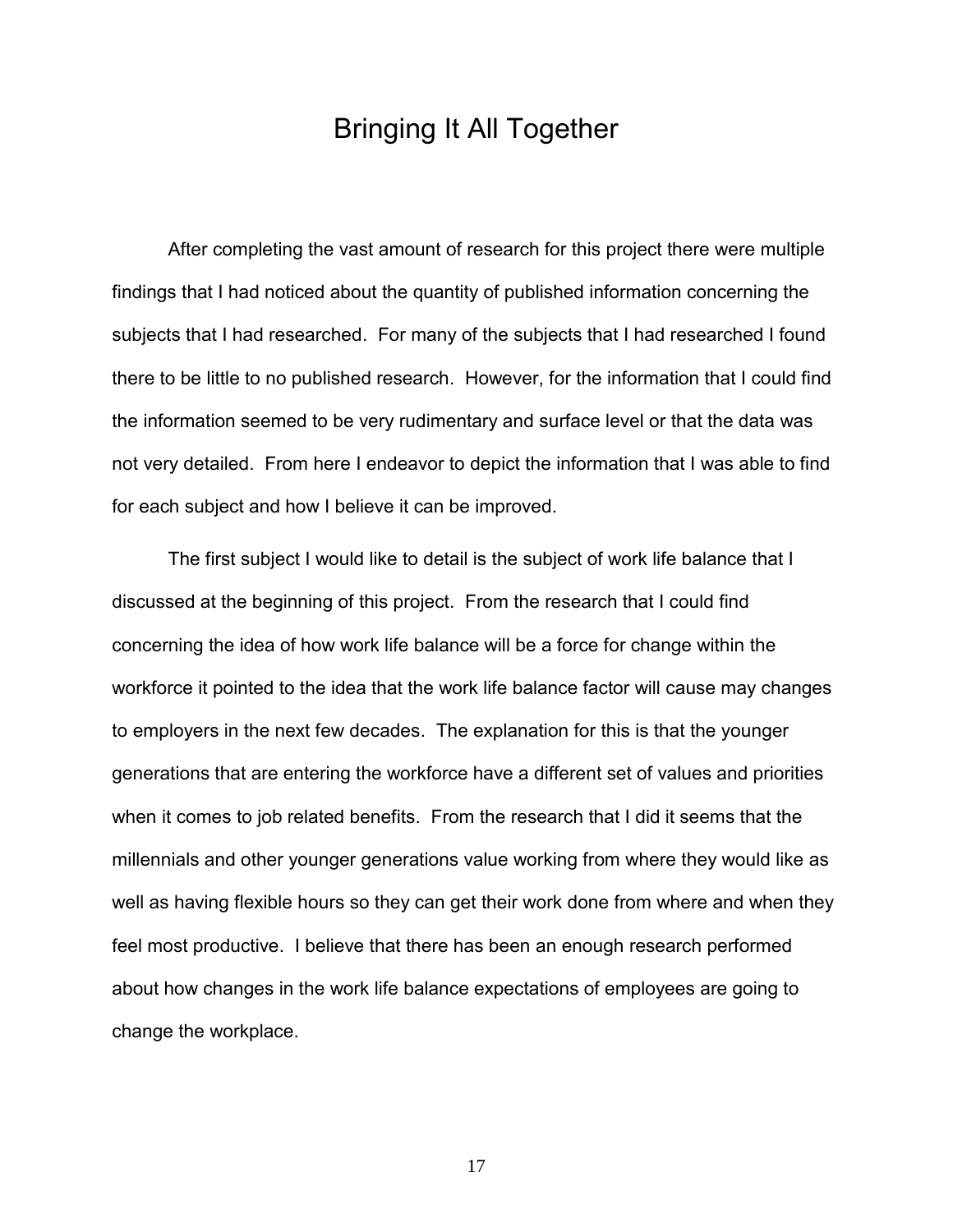The next subject that I would like to describe is the public accounting versus corporate accounting comparison. When it comes to the comparison between public accounting and corporate accounting this is one of the most studied and published topics in the realm of accounting research. This is mainly because they have been historically the two main places of employment for accountants. The information I was able to find concerning this subject was quite extensive and provided great material. An example of the information that I was able to find was about the vast experiences that individuals in public accounting would be able to find. Another great example would be how I found that there a multitude of prospects for accountants within corporate accounting due to the recent tax changes as well as the possibility of helping your corporation with their initial public offering. With the large amount of information that I was able to find pertaining to the comparison between public accounting and corporate accounting leads me to believe that there is adequate research and publications concerning the subject.

After that I would like to look at the subject of opportunities that are available to accountants now and in the future. There is one major finding that I was able to conclude from all my research concerning this subject, that the future for accountants is neither audit nor tax. From the information that I have gathered it appears that the future of accounting is going to be in the advisory and consulting realms. One of the major reasons why it is believed that advisory or consulting may be the next big thing for accounting is due to the large change in the tax code, which had a multitude of effects on both public and private businesses. Another reason many believe consulting and advisory is the way forward for accounting is that there are many new accounting and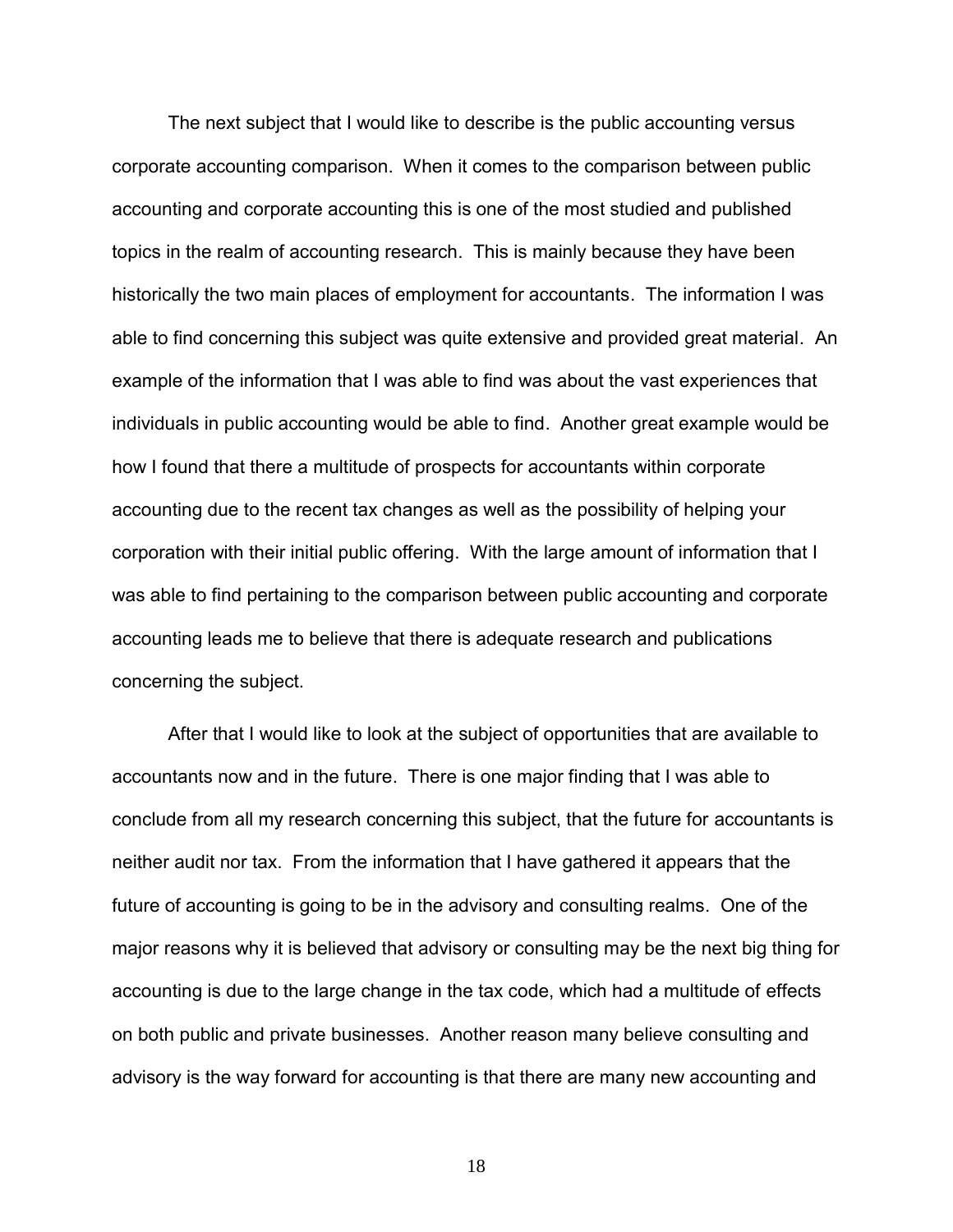auditing standards that either have recently come into effect or will soon, and public and private companies like will need accountants to help them with implementing the new standards and adapting their current systems. I believe that there is some quality research and publication that already exists on this subject; however, there is room for expansion.

The final subject I researched throughout this project was the largest part, the trend in the employment of new accounting graduates. This subject was where I spent much of my time researching and gathering information. However, for all the time I spent on researching information, I found there to be a lack of substantive material on the matter. When I was researching the subject, I found there to be insufficient publications in several ways.

The first way that I believe there was insufficient publications was in the white papers related to the employment of accountants. From all the white papers I was able to search through I did not find a single mention of recruiting changes. Next, I did not find any mention of the growth of accounting employment in corporate or governmental accounting. After that I was not able to find any mention of employee turnover nor were that employees leaving for jobs in corporate or governmental accounting. I would not entirely expect there to be white papers concerning all these topics, as public firms mainly produce them, however, I would think that they might publish something as a recognition of the growing trend.

The next way that I did not find any significant publishing was regarding peerreviewed or professional articles. From all my research, I was unable to find any articles pertaining to the growing trend or any of its related factors. I was not able to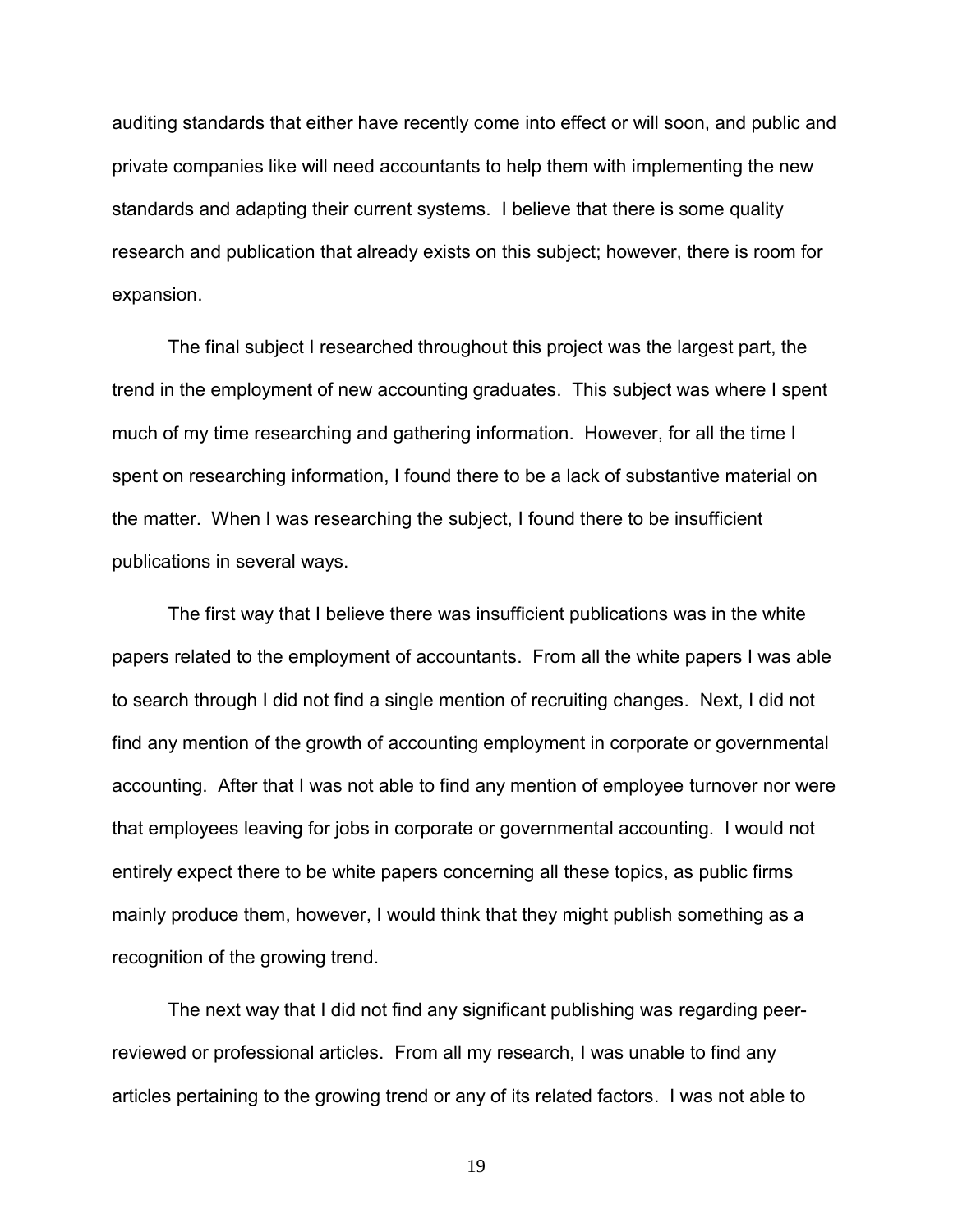find any articles mentioning the growth in corporate or governmental accounting in relation to public accounting. Then, I was unable to find any sources with quality data that studied the employment levels of accountants. The closest source I was able to find was the data set provided by the U.S. Bureau of Labor Statistics, which only provided minimal analysis and descriptors for the data. As I believe this is a growing trend, I hope to see more peer-reviewed articles and publications concerning the trend to come out soon. In addition, I hope that there are in depth studies performed with quality data in order to properly analyze the trend and publish its findings.

To move forward from where we are currently, I hope a few things will happen regarding the growing trend. First, I hope that there are more individuals who see the trend as I have. Next, I hope that they perform research on the subject, whether that is quantitative or qualitative research, and publish their results no matter the findings for everyone to know. Then, I hope that large studies will be performed not only on a national level but more importantly at the regional, state, and university level to see how widespread this trend is. Finally, I hope that companies take the research and use it and additional research to adjust their recruiting and retention strategies to either combat or further the growing trend, based on their classification of type of accounting.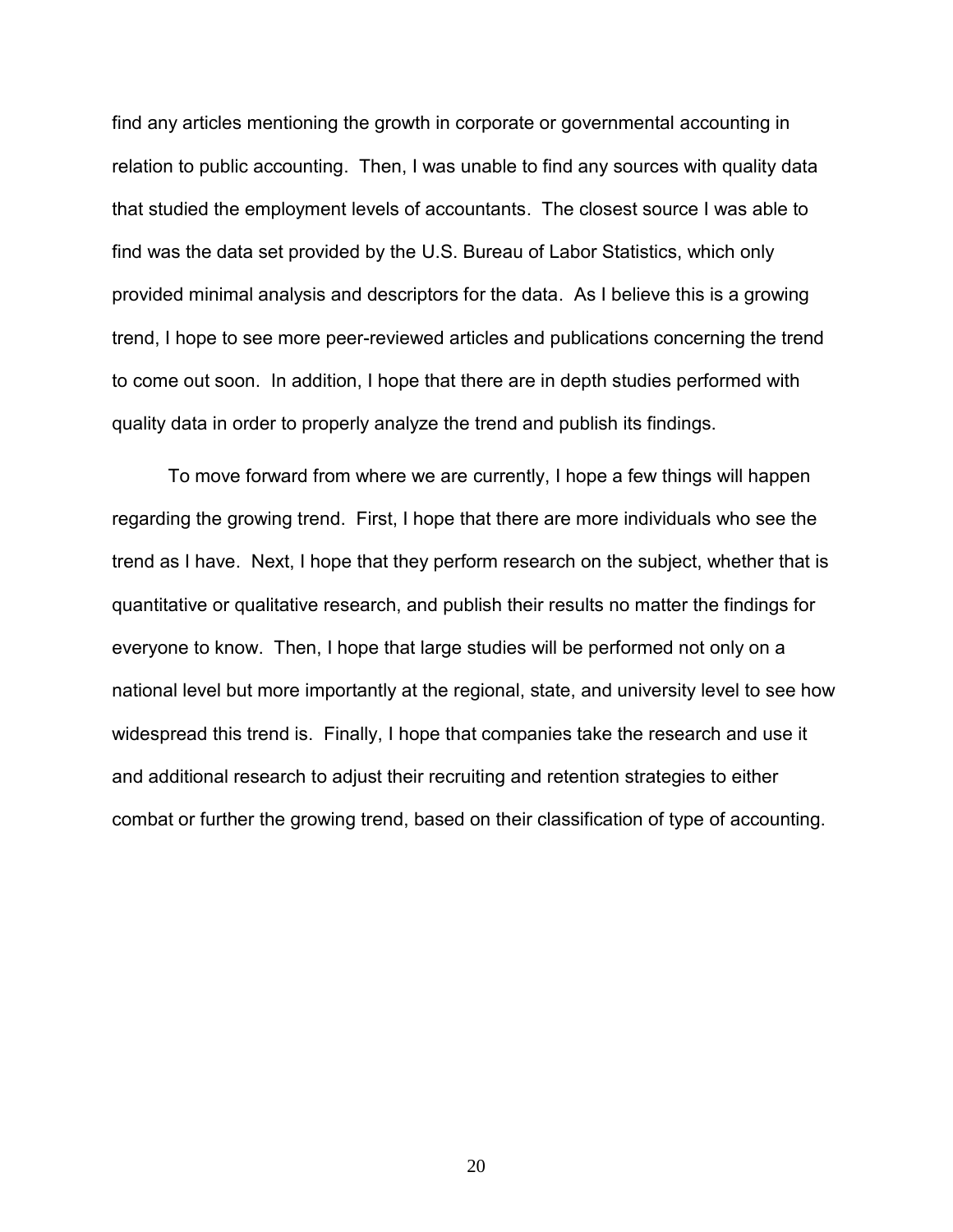# **Conclusion**

There are many different organizations that employ accountants, but the majority can be categorized as public accounting, corporate accounting, and governmental accounting. Each of these different types of accounting have unique job specific attributes, as well as, a multitude of advantages and disadvantages. It is my belief that students have begun a trend of turning away from public accounting careers and instead migrating to corporate accounting or governmental positions, however, as before mentioned there is little research published about this topic.

The information gathered for this project from the various sources is relevant to my many subjects researched for many reasons. First, there is limited data and research published concerning some of the topics covered throughout this project. Next, the information provided by the many sources sheds light on the potential for more research in this area of study. Then, the published information points to growth in the all parts of the accounting field. Finally, the sources provide a look into changes may be coming of the workplace as well as what may be the future of accounting.

As previously discussed, there are many things I would like to see happen in the future for my project, however, there are also several things I would like to see happen for the overall studying of accounting employment trends. First, I would still like to collect or obtain relevant, quality data and perform analyses. Next, I would like to see my results be published whether they prove my hypothesis or not as way to provide others with an idea of what trends are truly occurring within the community of recent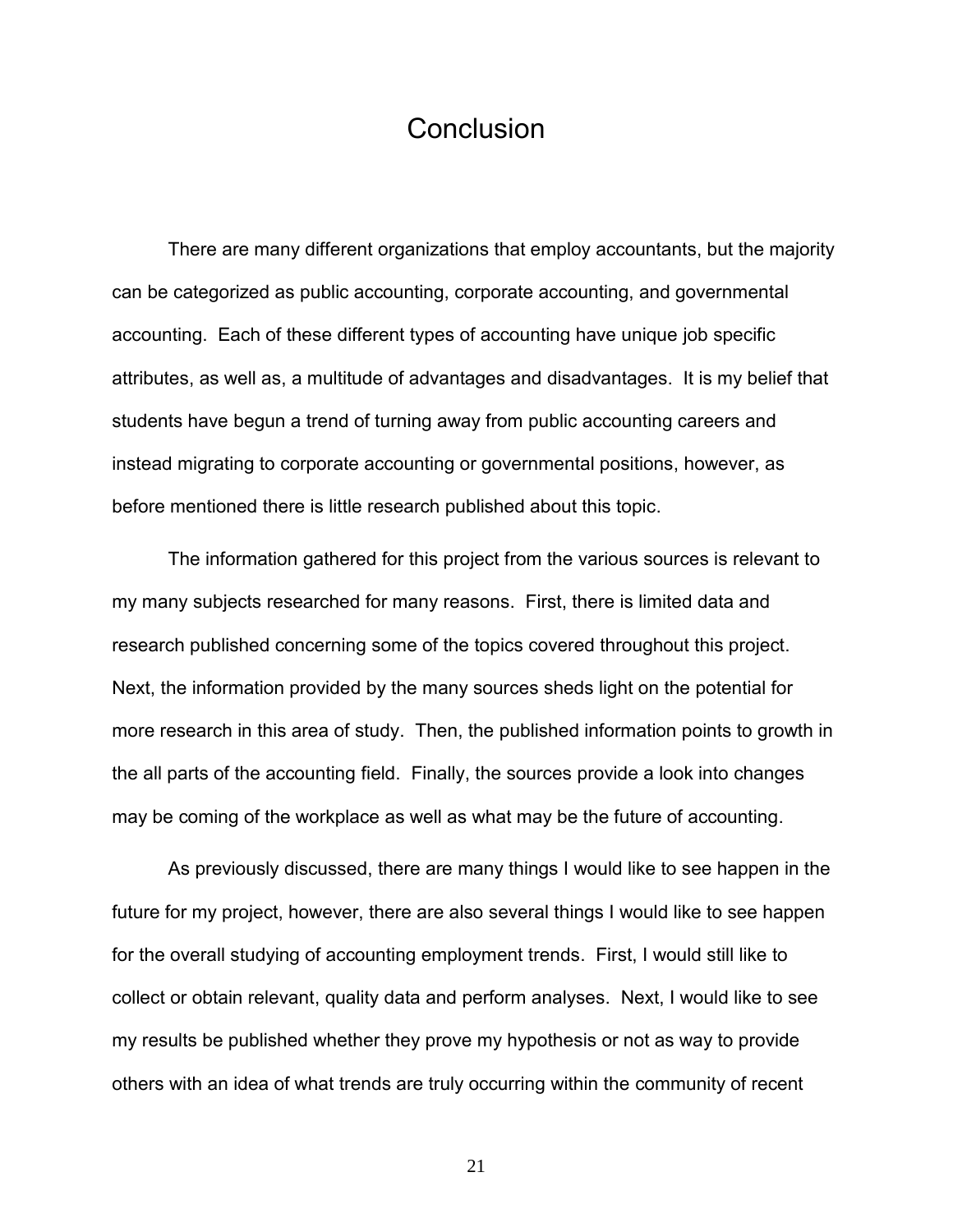accounting graduates, a specific subset of all accounting professionals. Then, I hope to see an increase in the amount of studying performed and research published concerning the employment of recent accounting graduates. Finally, I hope to see all three of the main fields of accounting continue to grow, as that would mean a growth in the opportunities for recent accounting graduates.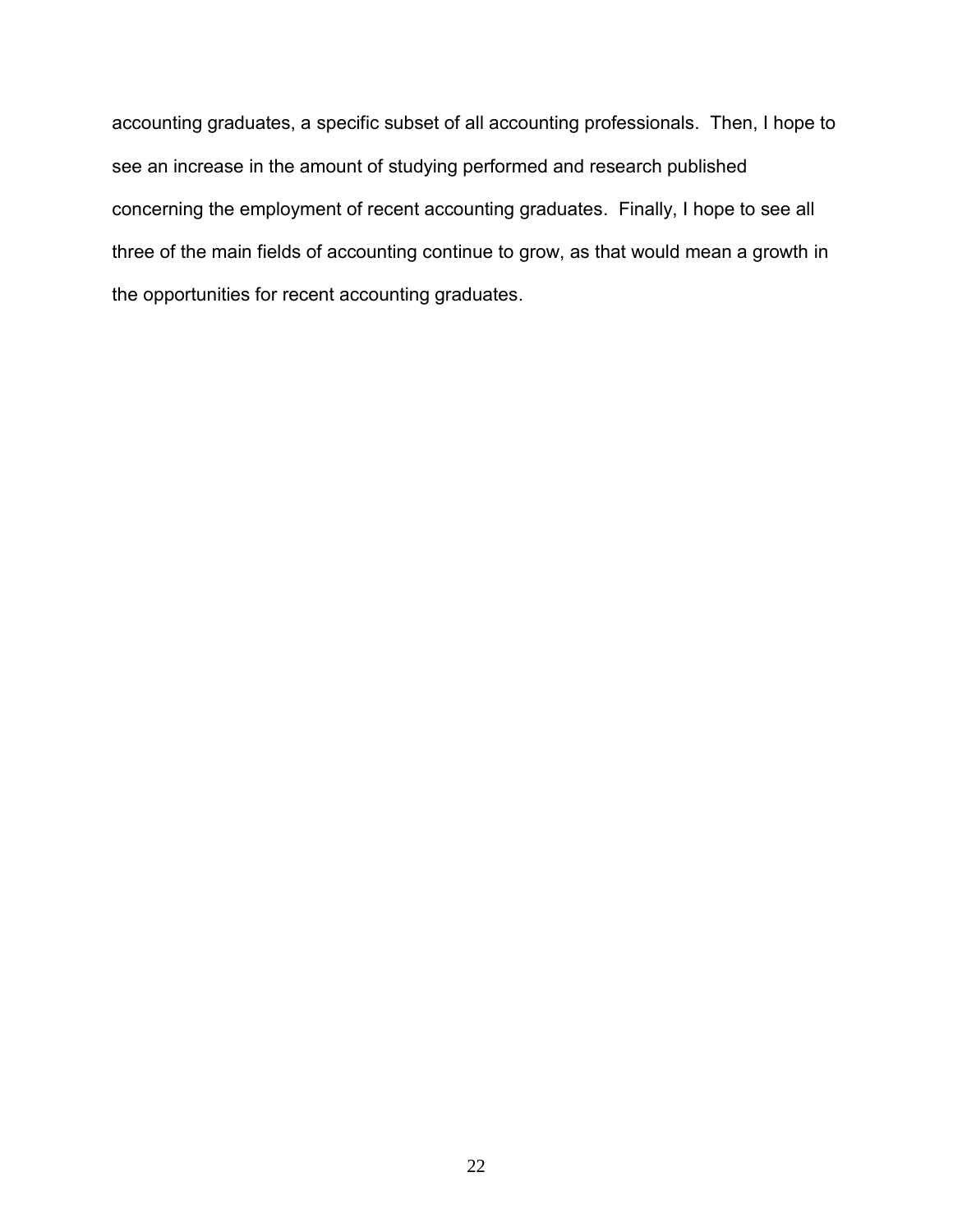# References

- Ali, H. (2016, March 23). Advantages of the Big 4 Experience. Retrieved May 7, 2019, from https://www.linkedin.com/pulse/advantages-big-4-experience-hamza-aliacca-aat
- Brady, Kevin. (2017, December 22). Text H.R.1 115th Congress (2017-2018): An Act to provide for reconciliation pursuant to titles II and V of the concurrent resolution on the budget for fiscal year 2018. Retrieved from

https://www.congress.gov/bill/115th-congress/house-bill/1/text

Bureau of Labor Statistics, U.S. Department of Labor, *Occupational Outlook Handbook*, Accountants and Auditors, on the Internet at https://www.bls.gov/ooh/businessand-financial/accountants-and-auditors.htm (visited *April 25, 2019*).

CGFM® Certification. (n.d.). Retrieved from https://www.agacgfm.org/CGFM-

Certification.aspx

Financial Accounting Standards Board (FASB). (n.d.). Credit Losses. Retrieved May 10,

2019, from https://www.fasb.org/creditlosses

Financial Accounting Standards Board (FASB). (n.d.). Leases. Retrieved May 10, 2019, from

https://www.fasb.org/cs/Satellite?c=Page&cid=1351027207574&pagename=FAS B%2FPage%2FBridgePage

Financial Accounting Standards Board (FASB). (n.d.). Revenue Recognition. Retrieved

May 10, 2019, from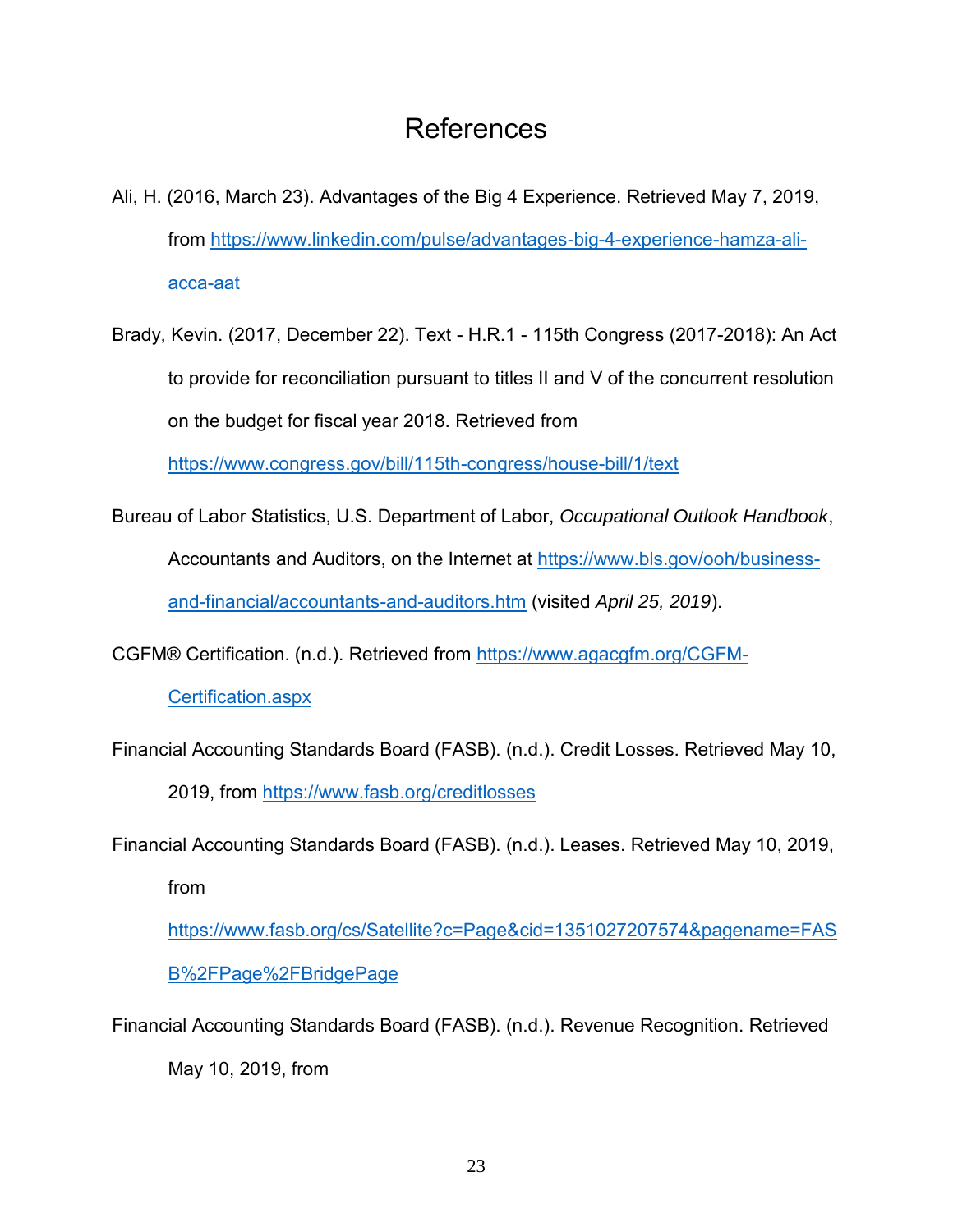https://www.fasb.org/cs/Satellite?c=Page&cid=1351027207987&pagename=FAS B/Page/BridgePage

- Jarvinen, M. (2017, October 11). The Changing Workplace. Retrieved May 7, 2019, from https://www.iedp.com/articles/the-changing-workplace/
- Johnson, S., DBA, CPA, CITP, & Pike, B., PhD, CPA. (2019, January 04). Employee Retention: The State of Engagement in Public Accounting Firms and Why It Matters. Retrieved from https://www.cpajournal.com/2018/12/26/employeeretention-the-state-of-engagement-in-public-accounting-firms-and-why-it-matters/
- Lewis, B. (2018, November 07). Why is your staff disengaged? Retrieved May 7, 2019, from https://www.accountingtoday.com/opinion/why-are-accounting-firm-staffdisengaged
- Nelson, Katelyn, "Public vs. Private Accounting: A Guide to Choosing Which Field is Best for You" (2017). *Undergraduate Honors Capstone Projects*. 217. https://digitalcommons.usu.edu/honors/217
- Pay & Leave Pay Administration. (n.d.). Retrieved from https://www.opm.gov/policydata-oversight/pay-leave/pay-administration/fact-sheets/holidays-workschedules-and-pay/#content

Pomerleau, K. (2017, February 09). An Overview of Pass-through Businesses in the United States. Retrieved from https://taxfoundation.org/overview-pass-throughbusinesses-united-states/

Prove Credibility & Proficiency. (n.d.). Retrieved May 9, 2019, from https://na.theiia.org/certification/cia-certification/pages/cia-certification.aspx